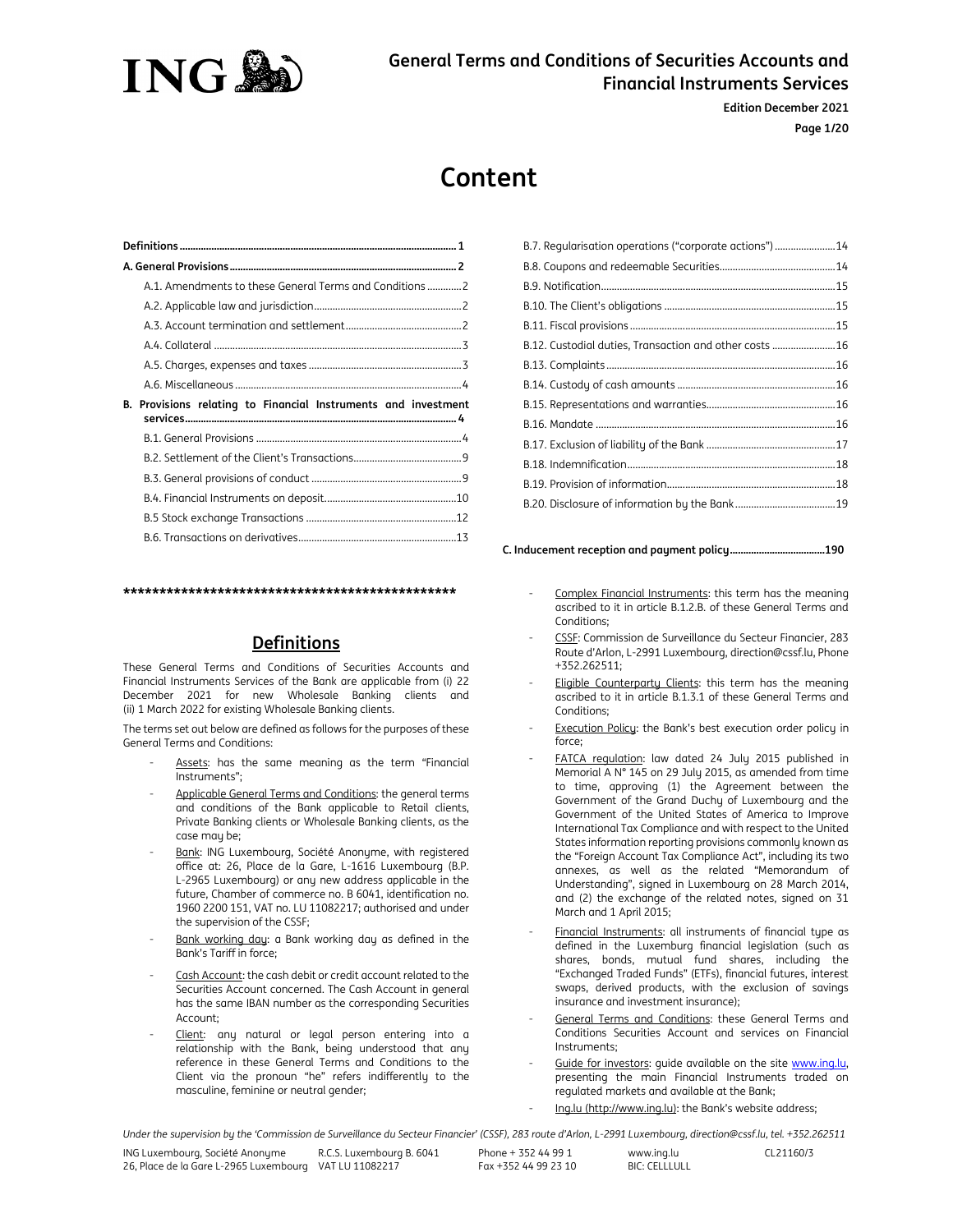

# **Edition December 2021**

# **Page 2/20**

- Internet Access: the online banking service via the transactional part of the Bank's website enabling the Client to perform various operations governed by the relevant General Terms and Conditions of the Bank and by the applicable agreement, as the case may be;
- Investor Profile: this term has the meaning ascribed to it in article B.1.5. of these General Terms and Conditions;
- Key Information Document ("KID"): KID or Key Information Document within the meaning of the Regulation no. 1286/2014 on key information documents for packaged retail and insurance-based investment products, as well as KID or Key Investor Information Document as defined in Directive no. 2009/65/CE on the coordination of laws, regulations and administrative provisions relating to undertakings for collective investment in transferable securities (UCITS) and its transposition in Luxembourg law by means of the Act of 17 December 2010 concerning investment undertakings;
- MiFID 2 Regulation: the Directive 2014/65/EU of 15 May 2014 on markets in financial instruments, European Regulation 600/2014 (MiFIR) of 15 May 2014, Commission Delegated Directive (EU) 2017/593 of 7 April 2016 and Commission Delegated Regulation (EU) 2017/565 of 25 April 2016, as amended from time to time;
- Non-Complex Financial Instruments: this term has the meaning ascribed to it in article B.1.2.B. of these General Terms and Conditions;
- Professional Clients: this term has the meaning ascribed to it in article B.1.3.1 of these General Terms and Conditions;
- Retail Clients: this term has the meaning ascribed to it in article B.1.3.1 of these General Terms and Conditions;
- Securities: has the same meaning as the term « Financial Instruments »;
- Securities Account the specific account opened by the Client at the Bank in which the Financial Instruments are registered;
- Services: the services as listed in article B.1.2.A. of these General Terms and Conditions;
- Tariffs: any tariff published by the Bank for its products and services including, without limitation, the Overview of the General Fees for ING Luxembourg S.A. banking products for Retail Banking Individuals and Business Clients and the Overview of main costs for ING Luxembourg banking products for Wholesale Banking clients;
- Transactions: the purchase, sale, or subscription of Assets, except for temporary assignments of Securities. The term "purchase" concerns purchases as such, but also subscriptions (e.g. shares or units of UCI or shares of SICAV (investment company with variable capital)). The term "sale" concerns sales as such, but also redemptions (e.g. shares of SICAV, as well as commercial paper when this cannot be sold via public sale).

# **A. General Provisions**

The present General Conditions, as well as the appendices accompanying them, and the changes that may be made to them, apply (i) to the use of any Securities Account held by a Client with the Bank and related services; (ii) to the physical deposit or Securities Account deposit of Financial Instruments with the Bank and (iii) to the deposit of precious metals at the Bank.

The present General Terms and Conditions are legally binding, are applicable and are deemed accepted by the Client by the mere fact that he continues to perform Transactions on Financial Instruments with the Bank or that he uses the deposit services of the Bank.

The Applicable General Terms and Conditions apply to Securities Accounts in addition to these General Terms and Conditions.

In the case of conclusion of a specific agreement between the Bank and the Client (and/or where appropriate the management company of the Client) relating to the appointment of the Bank as a depositary bank of the Client within the meaning of the regulations applicable to alternative investment funds or undertakings for collective investment in transferable securities, the specific agreement supersedes these General Terms and Conditions and the Applicable General Terms and Conditions. However, the General Terms and Conditions and the Applicable General Terms and Conditions will continue to apply for anything that is not expressly covered in the said specific agreement.

In the event of contradictions between the provisions of these General Terms and Conditions and those of the Applicable General Terms and Conditions, the terms hereof will prevail.

# **A.1. Amendments to these General Terms and Conditions**

A.1.1. Unless otherwise provided, the Bank may amend these General Terms and Conditions, its Tariffs and any contract or specific conditions applicable to its products or services at any time and without notice.

A.1.2. The Client shall be notified of such amendments via the Bank's website (secured or not) or by means of information sent with account statements or any other postal or email correspondence sent to him by the Bank.

The General Terms and Conditions and the extract of the Bank's main Tariffs in force can also be consulted on the Bank's website at any time.

A.1.3. If the Client does not wish to accept these amendments, he must terminate in writing his business relationship with the Bank or the product or service affected by these amendments prior to the date of their entry into force. Unless otherwise provided such termination shall be free of charge and have immediate effect.

Failure to use this right shall constitute acceptance by the Client of the amendments.

A.1.4. The new provisions shall apply both to future Transactions and to Transactions initiated prior to the entry into force of the amendments.

A.1.5. The Bank may transfer all or part of its rights and obligations resulting herefrom to a third party, without the prior written agreement of the Client or his prior notification being necessary. The Client may not transfer all or part of his rights and obligations resulting from the terms hereof to a third party, without the prior agreement of the Bank.

# **A.2. Applicable law and jurisdiction**

A.2.1. Unless otherwise stipulated, all the rights and obligations of the Client towards the Bank, including in relation to non-contractual matters, shall be governed by Luxembourg law.

Unless otherwise provided, the registered office of the Bank shall be the place of performance of the Bank's obligations towards the Client and of the Client's obligations to the Bank. Consequently, unless otherwise provided and without prejudice to the Client's right to lodge a complaint with the CSSF, all disputes shall be brought before the courts of the district of Luxembourg.

At its own discretion, the Bank may, however, if it prefers, bring the dispute before the court of the domicile of the defendant.

A.2.2. The jurisdiction of the courts specified in this article shall not restrict the Bank's right to lay a case before any other court within the relevant jurisdiction or at its discretion any appropriate arbitration corporate body. The Client agrees to submit to the jurisdiction of these courts and the rules of this arbitration corporate body whatever they mau be.

# **A.3. Account termination and settlement**

A.3.1. Without prejudice to applicable provisions of the Applicable General Terms and Conditions relating to the termination of the relationship between the Bank and the Client, the Bank reserves the

*Under the supervision by the 'Commission de Surveillance du Secteur Financier' (CSSF), 283 route d'Arlon, L-2991 Luxembourg, direction@cssf.lu, tel. +352.262511*

ING Luxembourg, Société Anonyme 26, Place de la Gare L-2965 Luxembourg VAT LU 11082217 R.C.S. Luxembourg B. 6041

Phone + 352 44 99 1 Fax +352 44 99 23 10

www.ing.lu  $BIC: CFI$  $I$  $I$  $I$  $II$  $I$  $I$ CL21160/3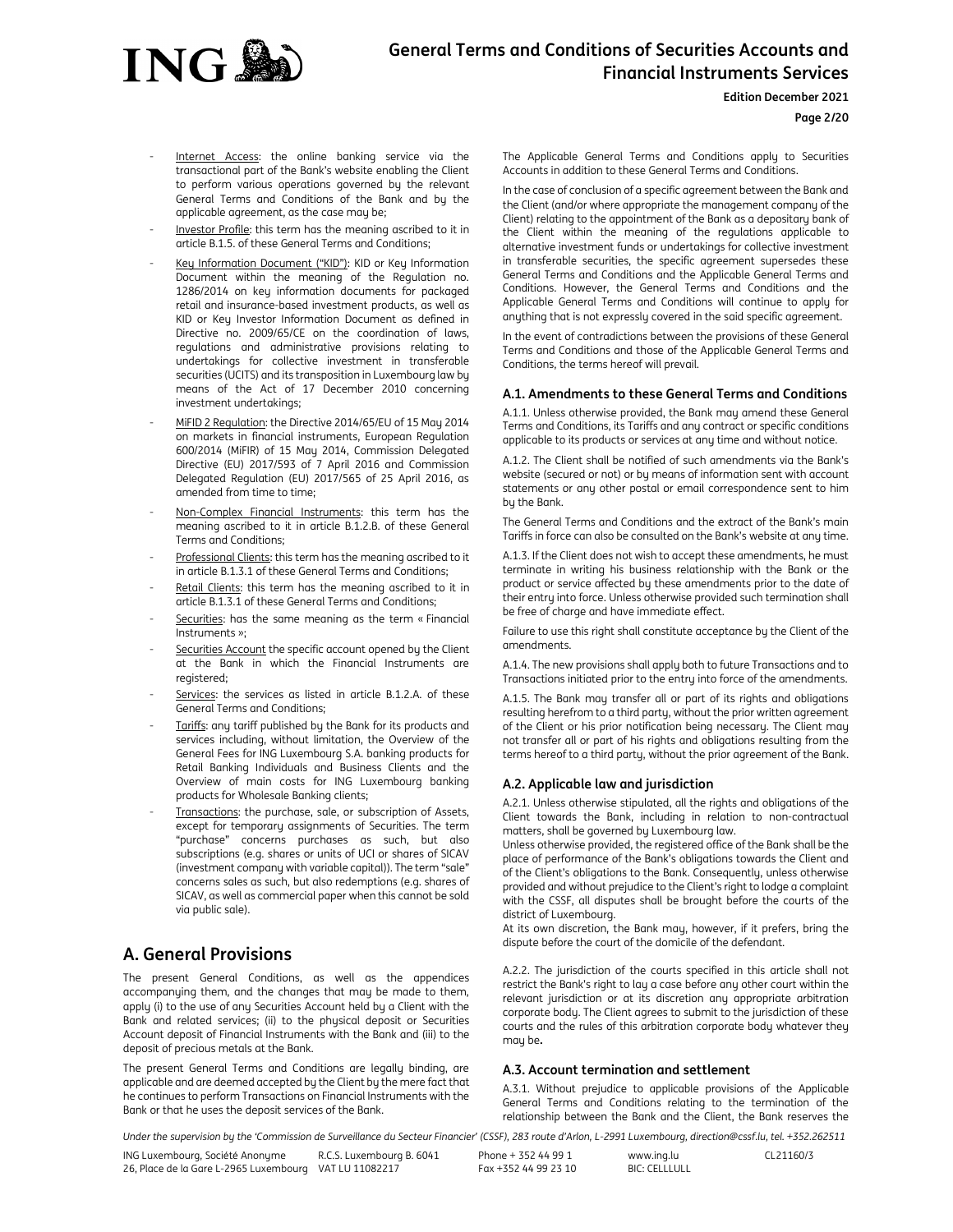

# **Edition December 2021**

#### **Page 3/20**

right, in case of termination of the relationship or closure of a Securities Account, to transfer the assets held by the Client to the "Caisse de Dépôts et Consignations".

A.3.2. In case of the termination of its relationship with the Client, all undertakings entered into by the Client including those subject to a specific term shall automatically become payable immediately and without notice unless otherwise specified in the applicable legislation or by contract.

A.3.3. The parties shall settle current Transactions and their reciprocal balances as quickly as possible, subject to any specific terms or maturity dates laid down by contract, legislation or regulation which cannot be contravened or varied, and in compliance with any undertakings given to third parties. **The Client is bound to withdraw his assets, or, where applicable, appropriately instruct the Bank to transfer them, within the period indicated by the Bank. Failing this, upon expiry of this period, the Bank reserves the right to sell at any time the Financial Instruments deposited in the Account and make the proceeds from the sale available to the Client.**

The provisions of these General Terms and Conditions, the Applicable General Terms and Conditions and of any other agreement between the parties shall in all other respects remain applicable, until all Transactions and all undertakings are completely discharged.

# **A.4. Collateral**

A.4.1. Depending on the applicable laws on the subject, the Bank has a lien (that is, it benefits from a priority right reimbursement over other creditors) on the assets that:

- are remitted to it by the Client in view of constituting the coverage intended to guarantee execution of Transactions on Securities, subscription of Securities and futures Transactions on currencies;
- it holds pursuant to execution of Transactions on Securities or futures Transactions on currencies, or pursuant to the liquidation it is charged with, and pertaining to Transactions of Securities, to subscriptions of Securities or futures Transactions on currencies that are made directly by the Client.

This lien guarantees any credit by the Bank stemming from these Transactions or liquidations concerned in the first paragraph, including credits stemming from loans or advances pertaining to Transactions on these Securities.

In addition to this lien, the Bank may benefit from other sureties, liens or compensation rights in accordance with the provisions of the General Terms and Conditions, the Applicable General Terms and Conditions and, if applicable by virtue of special contracts concluded between the Bank and the Client.

Third-party depositaries designated by the Bank for conservation of Clients' assets may also benefit from sureties, liens and compensation rights concerning the assets in their custody.

A.4.2. Without prejudice to guarantees and other sureties, to which the Bank is entitled under these General Terms and Conditions, the Applicable General Terms and Conditions or special guarantees that may be granted to the Bank, the Bank shall be entitled at any time to require further guarantees to be pledged or existing guarantees increased to cover risks incurred by virtue of Transactions executed with the Client, matured or for future settlement, free of conditions or to which a condition precedent or subsequent is attached.

A.4.3. Furthermore, if the pledge of the Bank under the Applicable General Terms and Conditions consists of financial instruments under the terms of the Law of 5 August 2005 on financial collateral arrangements as amended and if these are listed on an official stock exchange in Luxembourg or abroad or traded on a regulated market, the Bank may, failing payment upon the due date, even without a previous formal demand, either have the said financial instruments sold at the stock exchange or on the market on which they are traded, or appropriate the financial instruments at the current price or the last net asset value published, in the case of equities or shares in collective investment undertakings which regularly calculate and publish a net asset value. The Bank may also, even without a previous formal demand, in the event of failure to pay on maturity, appropriate the assets pledged to it at their market value in accordance with the Law of the 5 August 2005 as amended. The sale or appropriation shall be carried out at the price on that day.

A.4.4. In the case of pledged assets, the Bank may, under the terms of the Law of 5 August 2005 governing Financial Collateral arrangements as amended, set off, to the corresponding amount, the obligations of the Client towards it and those of the Bank towards the Client, without prejudice to the account indivisibility agreement and/or setting off stipulated in the Applicable General Terms and Conditions. For this purpose, the Bank is authorised to carry out exchange transactions or to settle in advance any transactions maturing in the future.

A.4.5. If the pledge of the Bank under the Applicable General Terms and Conditions consists of fungible precious metals, it is understood that their recording as a deposit in a Securities Account will be equivalent to registration in a special account within the meaning of the regulations applicable to the pledge on fungible precious metals.

A.4.6. The Client expressly authorises the Bank, in the context of its contractual relations with its sub-depositaries, to grant a pledge right or any other similar surety in favour of them on the assets deposited by the Client with the Bank, and sub-deposited with one or more of its sub-depositaries.

A.4.7. The Bank is authorised not to fulfil its obligations if the Client himself fails to fulfil any of his obligations for whatever reason.

All sums and assets, of any kind whatsoever, held by the Bank on behalf of the Client, may be retained by the Bank in the case of nonperformance or delayed performance by the Client.

A.4.8. The Client accepts to sign all additional documents and adopt all other measures that the Bank may reasonably consider necessary to ensure the Bank's rights to the assets remitted as a guarantee, Bank's registration as their owner, the transfer of their ownership to the Bank, obtaining additional guarantees, or to permit the Bank to enforce its rights or meet all market requirements.

### **A.5. Charges, expenses and taxes**

A.5.1. Unless otherwise agreed, the fees, interest rates, compensation and inducements charged by the Bank are set out by it in the Tariffs. An extract of these Tariffs is available to Clients per the procedures provided for by law and are available at each branch of the Bank and /or on the Bank's website.

If this extract does not contain the Tariff applicable to the Transaction or order the Client wishes to place, the Client should request the necessary information from his branch or his account manager, prior to placing the order or concluding the transaction.

When an order and/or Transaction are executed, the Client is, in all cases, deemed to be aware of and to have accepted the Bank's Tariff.

The Tariffs for the services offered by the Bank may be modified by the Bank during the term of a contract in accordance with article A.1.

A.5.2. All stamps or registration fees, all taxes due in case of transfer of assets, all taxes and duties, all withholding taxes, all duties payable as a result of any transaction with the Bank or for whatever reason shall be borne by the Client.

The Bank is expressly authorised, automatically and without prior formality, to make adjustments due to any change in such fees, taxes, withholding taxes, or other duties or payments payable, whether required by Luxembourg or foreign law.

The Client acknowledges that the Bank may be required to deduct any fee, tax or other similar obligation for the Bank or the Client, including all interest and penalties associated with the above, from any payment made in connection with, or on account of, any operation carried out by the Client or on the Client's behalf.

*Under the supervision by the 'Commission de Surveillance du Secteur Financier' (CSSF), 283 route d'Arlon, L-2991 Luxembourg, direction@cssf.lu, tel. +352.262511*

ING Luxembourg, Société Anonyme 26, Place de la Gare L-2965 Luxembourg VAT LU 11082217 R.C.S. Luxembourg B. 6041

Phone + 352 44 99 1 Fax +352 44 99 23 10 www.ing.lu  $BIC: CFI$  $I$  $I$  $I$  $II$  $I$  $I$ CL21160/3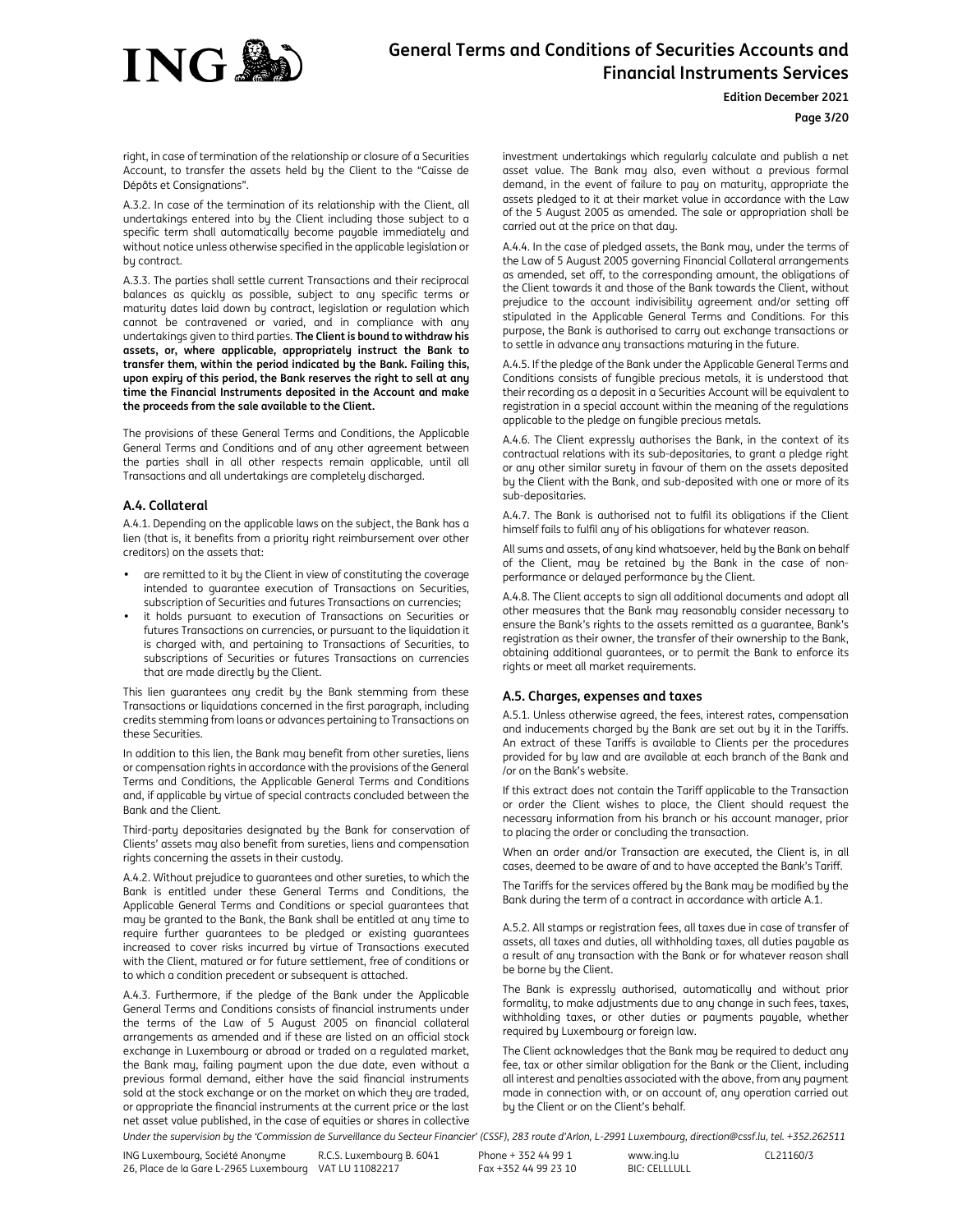

# **Page 4/20**

A.5.3. All duty and tax on capital income paid by the Bank acting as income Payer, intermediary or paying agent or which it owes as a result of use of the sub-depositary shall be borne by the beneficiary of the income.

A.5.4. In no case may the Bank be held liable for direct or indirect costs and damages resulting from the collection or withholding of such fees, charges or other costs. These costs and/or damages will exclusively be borne by the Client.

The Bank shall not be held liable for any loss or damage that may occur as a result of the omission to make, or to properly make, the applicable tax deductions, except in case of gross negligence or wilful misconduct. A.5.5. All legal and extra-legal costs incurred by the Bank in clearing any debit balance or in exercising any guarantees shall be borne by the Client.

A.5.6. Unless otherwise agreed in writing, all costs charged by intermediaries or correspondents may be billed by the Bank to its Clients.

# **A.6. Miscellaneous**

A.6.1. The cancellation or ineffectiveness of certain articles or of a part of these General Terms and Conditions or of the Bank's Tariff or contracts or conditions shall affect neither the validity nor the effectiveness of the other provisions.

A.6.2. Unless otherwise agreed, in case of discrepancy between (i) the versions of these General Terms and Conditions or of the Bank's contracts and/or other conditions translated in a language other than the French and (ii) the French version of these General Terms and Conditions, only the French version shall prevail.

# **B. Provisions relating to Financial Instruments and investment services**

### **B.1. General Provisions**

### **B.1.1. Introduction**

B.1.1.1. This chapter B concerns all transactions on Financial Instruments made with or via the Bank. It also describes the Client's rights and duties in the Financial Instruments field. It is inseparable from the Execution Policy. The Bank asks the Client to read the Execution Policy. In the event of modification of the Execution Policy, the Client's failure to exercise his right to terminate his business relationship with the Bank, in accordance with the relevant provisions of the Applicable General Terms and Conditions, shall be deemed as acceptance by the Client of the Execution Policy in force. The provisions stipulated in this chapter B as well as the Execution Policy are applied for all Clients unless specially agreed otherwise, and/or special Execution Policy agreed between the Bank and the Client.

B.1.1.2. The Bank's liability limits stipulated in this chapter B, as well as the Execution Policy, do not prejudice its general duty of diligence in the context of which it recognises its liability for gross negligence or willful misconduct – excluding minor negligence – committed in the exercise of its professional activity, by the Bank itself or its officers, in accordance with Article B.17 of these General Terms and Conditions.

B.1.1.3. The provisions of this Chapter B apply whether the Financial Instruments are physically held on deposit with the Bank, or in a Securities Account.

B.1.1.4. The most recent version of the Execution Policy in force is available at the Bank's branches and online at www.ing.lu (under the heading Regulation/MiFID 2).

The Client is also invited to refer to the "Guide for investors", the purpose of which is to present the main Financial Instruments and the associated risks, and which is given to each Client when opening a Securities Account.

### **B.1.2 Financial Instruments**

# **B.1.2.1 Definitions**

A – Investment and ancillary services

The Investment and ancillary services offered by the Bank include:

- Portfolio management;
- Investment advice;
- The receipt and transmission of orders on Financial Instruments;
- The execution of orders on behalf of Clients;
- The custody and administration of Financial Instruments on behalf of Clients;

(the "Services"). They are set out in section B.1.4 of this chapter B.

- B Complex and non-Complex Financial Instruments
- 1. "Non-Complex Financial Instruments" include in particular shares traded on a regulated market or equivalent market of a third-party country (including Exchanged Traded Funds or "ETFs"), monetary market instruments, bonds and other debt securities, undertakings for the collective investment in transferable securities (UCITs), structured deposits and other non-Complex Financial Instruments that meet the criteria determined by Luxembourg or European financial laws.
- 2. "Complex Financial Instruments" are all Financial Instruments that do not fall within the legal definition of Non-Complex Financial Instruments. Amongst other things, these are any assets entitling the owner to acquire or sell other Assets, or giving rise to a cash settlement fixed by reference to movable Assets, a currency, an interest rate, a yield, to raw materials or other indices or measures (such as warrants, structured notes, option contracts, term contracts, exchange contracts, future rate agreements and other derivative contracts pertaining to movable Assets, currencies, interest rates, yields, issuance quotas, raw materials, climatic variables, freight rates, inflation rates or other official economic statistics, or other derivative instruments, indices or measurements, that can be settled by physical delivery or in cash. The following Financial Instruments are also considered as "Complex": shares in alternative funds; share, bonds and monetary market instruments incorporating a derivative instrument, monetary market bonds and instruments exhibiting a structure that renders the understanding of the risk incurred difficult to estimate for the Client, structured UCIs; structured deposits incorporating a structure that renders the understanding of the risk incurred concerning the yield or exit cost of the product before term difficult to estimate for the Client, "CFDs" and issuance quotas.

### **B.1.2.2 General Provisions**

#### **A – Communication modes**

Orders on Financial Instruments introduced by the Clients must meet the rules pertaining to the orders given by the Client in these General Terms and Conditions. For these orders, the Client may communicate with the Bank through various means. The use of certain communication modes (in particular phone and/or fax or Internet Access) is nonetheless subject to concluding a specific agreement and/or confirmation via another communication mode if the Bank deems it necessary.

# **B – Obligations to cover orders pertaining to Financial Instruments**

1. When subscribing or purchasing Financial Instruments, the Client makes sure to constitute an adequate cash coverage with the Bank for the execution of his purchase order or subscription of a Financial Instrument. The Bank is authorized to block and reduce the available balance of the account to be debited for this Transaction (if applicable, increased by the credits being realized in the account) by the indicative amount of the order (except costs and taxes) as provision for it, up until actual execution, cancellation or expiry of the order.

*Under the supervision by the 'Commission de Surveillance du Secteur Financier' (CSSF), 283 route d'Arlon, L-2991 Luxembourg, direction@cssf.lu, tel. +352.262511*

Phone + 352 44 99 1 Fax +352 44 99 23 10

www.ing.lu BIC: CELLLULL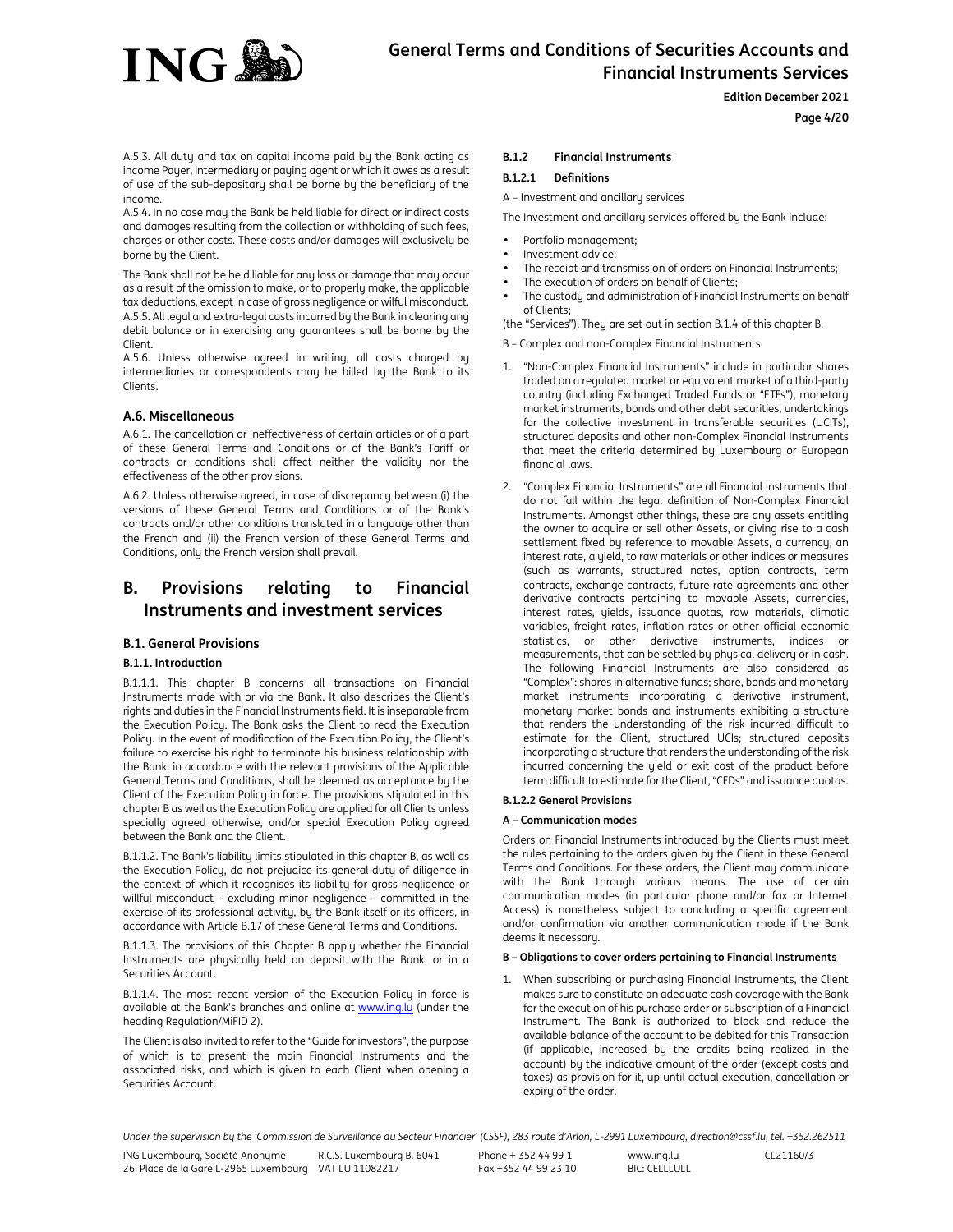

# **Page 5/20**

At execution of the Securities purchase or subscription order concerned, the amount thus rendered unavailable shall, if applicable, become available again up to the difference between the blocked amount and the amount actually due to the Bank pursuant to execution of the order (including costs and taxes). In the event of cancellation or expiry of the order, the amount thus made unavailable shall become fully available again. In any event,

the creditors' interest on the sums concerned shall be booked normally without the least loss stemming from this unavailability. The indicative amount of the order corresponds to the number of Securities requested, multiplied by the latest known price at the time of the order or, if applicable, the limit price chosen for these Securities, excluding costs and taxes.

2. At sale or redemption of Financial Instruments: when a Client gives a redemption or sale order for Financial Instruments, he makes sure to have the necessary Securities for the sale/redemption in the Securities Account. Short-selling is prohibited unless an express agreement exists between the Bank and the Client.

#### **C – Information pertaining to Financial Instruments or to Services pertaining to Financial Instruments**

- 1. Specific or general information pertaining to Financial Instruments and to Services pertaining to Financial Instruments (in particular determining the price of the Financial Instrument concerned) communicated or made available by the Bank are provided by the Bank, by the other companies of the ING Group (list provided upon simple request to the Bank) or by third parties. This information is only intended for the Bank's Clients unless expressly stipulated otherwise. The information is given in the perspective of executing Transactions or providing Financial Instruments or Services by the Bank or by other entities of the ING Group, or by third parties on whose behalf the Bank acts as intermediary.
- 2. It is meant exclusively for the Client's personal use, who makes sure it remains confidential. Communicating it or making it available nonetheless does not engage the Client to carry out the Transactions or to adhere to the Services pertaining to Financial Instruments concerning which the information is communicated or made available. The Bank takes the greatest care with the quality of the information, both as concerns its content and the manner it is communicated or made available.
- 3. The Bank implements reasonable means to communicate correct and up-to-date information, though it does not guarantee it is the latest available. Moreover, it does not agree to ensure such updating if it decides to no longer reproduce or disseminate the information concerned. Unless legally or contractually stipulated otherwise, the Bank may thus modify the available information at any time and without prior notice to the Client beforehand and, in this context, interrupt all or part of its Services pertaining to Financial Instruments.
- 4. Whether or not the information is given a date and/or time, it is valid only at the time is communicated or made available, subject to any changes and without prejudice to any later changes in legislation or regulations in force.
- 5. The Client is aware that the information can be modified between the time of its communication or availability and the time of realisation of the Transaction or adhesion to the Services pertaining to Financial Instruments concerning which the information is communicated or made available. The information that the Bank provides in its own name, as well as that provided by the other entities of the ING Group, is based on an objective analysis of the data at the Bank's or these other entities'disposal.

#### **D – Information from sources outside the Bank**

When the information about Financial Instruments comes from sources outside the Bank, the Bank makes sure to collect it from leading sources. Information from such sources, which the Bank communicates or makes available with the mention of them, is transmitted faithfully by the Bank without appreciation or guarantee from it. In particular, the accuracy, absence of error, exhaustive character and updating of the data from third parties cannot be guaranteed. The Bank is unable to detect the incomplete, imprecise, or incorrect character of the data in its possession unless this is manifest. The consequences of any errors it includes cannot be attributed to it. The estimates and prices thus communicated or made available by the Bank correspond to those of well-traded Securities. They only apply for the financial market to which they pertain. They are provided subject to the laws and regulations that apply to this financial market, amongst other things as concerns the possibilities of differences between published prices and the prices at which the Transactions are actually carried out. They are provided on an indication basis and constitute only one element of appreciation and estimation for the Client, who assumes all the consequences of the use he makes of them.

#### **E – Communication and availability of information**

- Without prejudice to the foregoing, the Bank communicates or makes available to the Client appropriate and understandable information concerning the Services and the Financial Instruments offered and/or provided by the Bank or via the Bank, as well as on the investment strategies suggested, in order to allow the Client to understand the nature and risks of the Service and of the specific type of Financial Instrument concerned, and to make a wellinformed decision.
- 2. This information is communicated or made available by the Bank, depending on the type of Financial Instrument concerned, in particular through the technical or commercial data sheet of the instrument, the prospectus and/or an explanatory brochure. With regard to shares or units in investment undertakings (UCI) and packaged retail and insurance-based investment products, the appropriate information will in particular be provided by the communication or making available of the prospectus and the Key Information Document ("KID"), as well as periodic reports, if applicable.
- 3. The information communicated or made available by the Bank is intended for its Clients and is not based on an examination of the Client's own situation, with the exception of personalised recommendations communicated or made available as part of the investment advice Service. Subject to this reservation, the information communicated or made available by the Bank cannot therefore be considered as personalised recommendations to carry out Transactions or to adhere to the Services relating to Financial Instruments, within the meaning of Article B.1.4.2.

### **F – Value of the communicated information**

The information communicated or made available is only a set of elements of appreciation for the Client and is, in any event, communicated or made available without guarantee or responsibility for it by the Bank, except for gross or intentional negligence on its part. The Client remains exclusively and entirely liable for the use he freely makes of this information and for the consequences of his decisions.

# **G – Information on the related costs and expenses**

Information about the costs related to Financial Instruments or to Services pertaining to Financial Instruments is contained on the Bank website in the tariff brochure and in the document "Overview of costs and charges relative to financial instruments", which the Client can consult prior to a transaction. If all or part of the price has to be paid or is expressed in a foreign currency, this currency, the applicable

*Under the supervision by the 'Commission de Surveillance du Secteur Financier' (CSSF), 283 route d'Arlon, L-2991 Luxembourg, direction@cssf.lu, tel. +352.262511*

ING Luxembourg, Société Anonyme 26, Place de la Gare L-2965 Luxembourg VAT LU 11082217 R.C.S. Luxembourg B. 6041

Phone + 352 44 99 1 Fax +352 44 99 23 10

www.ing.lu  $BIC: CFI$  $I$  $I$  $I$  $II$  $I$  $I$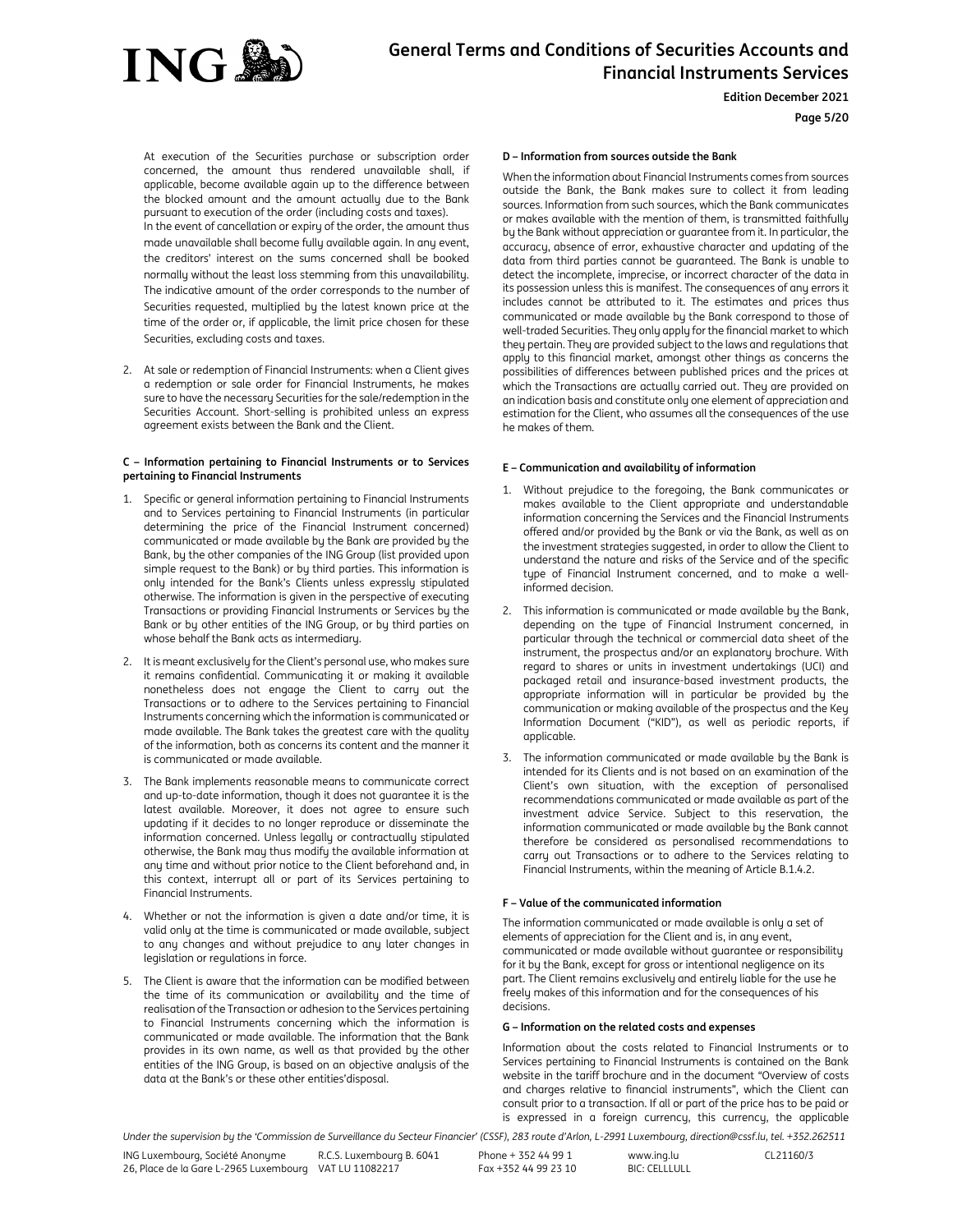

**Edition December 2021**

**Page 6/20**

exchange rate, and costs are indicated. With regard to shares or units in undertakings for collective investment (UCI) and packaged retail and insurance-based investment products, this information will be provided by the communication or making available of the prospectus and in the Key Information Document ("KID"). In addition, the Bank provides quarterly reports to Clients with a statement of the costs and charges for Financial Instruments and investment services that have been charged and borne during the period elapsed in the Client's portfolio, including the benefits.

# **B.1.2.3. Acceptance of Assets**

- 1. The effective deposit of Assets or the registration of Financial Instruments in the Securities Account takes place subject to acceptance of the Assets in conformity with and without prejudice to application of the provisions of section B.2 below.
- 2. Assets are redeemed, as the case may be, at the Bank's offices or by transfer into an account in another bank, within a reasonable period. The Financial Instruments on a Securities Account can be transferred exclusively by bank transfer onto another Securities Account with the Bank or with another financial institution.

# **B.1.2.4. Conflicts of interest**

The Bank has established and implements a policy for managing conflicts of interest in compliance with the legal provisions in force. This policy identifies those situations that might or do give rise to a conflict of interests including a high risk of harming the interests of one or more Clients and aims to inform Clients on a durable medium of the existence of the conflict and related risks. In accordance with the MiFID 2 Regulation, a brief description of this policy is available online at www.ing.lu (under the heading "Regulation/MiFID 2"). Further information may be provided at the Client's request.

### **B.1.2.5. Benefits**

In the context of the provision of its Services, and to the extent authorized by the regulations in force, the Bank grants or receives from third parties remuneration, commissions or non-pecuniary benefits, this remuneration varies according to the services provided to the Clients. Further details are given in paragraph C below as well as in the policy on the receipt or payment of commissions, available online at www.ing.lu (under the heading "Regulation/MiFID 2").

### **B.1.2.6. Application of American rules**

1. Prohibition on providing investment services to persons identified as "American"

The Client declares having been informed that the Bank may not offer services associated with financial instruments or other moveable assets, including the purchase, advice, holding and/or sale of financial instruments or other moveable assets, to Clients identified as American or to persons of equivalent status (in accordance with the rules in force and the Bank's internal rules), including (but not limited to) the case of a Client:

- having either American nationality, or a postal, legal or fiscal address in the United States, or a telephone number in the United States, or permanent American residence papers ("Green Card"), or is identified as "American" according to the applicable rules;
- whose principal or legal representative has either American nationality or a postal, legal, or fiscal address in the United States, or a phone number in the United States, or permanent residence in the US (a "Green Card"), or is identified as being "American" according to the applicable rules; or

an economic beneficiary of whom has either American nationality or a postal, legal, or fiscal address in the United States, or a phone number in the United States, or permanent residence in the US (a "Green Card"), or is identified as "American" according to the applicable rules.

The Bank is then expressly authorised to suspend such services and/or sell and/or transfer to another bank not belonging to the ING Group all financial instruments and other moveable assets held by such Clients with the Bank as soon as it learns of the Client's American status (established in accordance with the rules in force and the Bank's internal rules).

If this service were, however, to be provided and if Financial Instruments were to be acquired or transferred and deposited in a Securities Account, the Bank retains the right, after having notified the Client at least 60 calendar days in advance in order to give him the possibility of transferring these Financial Instruments to another financial institution, to sell the Financial Instruments in question at their market value and to close the Securities Account. In such case, the Bank will not bear the fees and expenses.

If (i) the Client subsequently acquires American status (established in accordance with the rules in force and the Bank's internal rules), or (ii) the Client is subsequently identified as American or as a person of equivalent status by the Bank, the Bank will be entitled, as soon as it learns of this, to end the possibility for the Client to execute Transactions on Financial Instruments. Moreover, after having communicated this decision to the Client and having given him 60 calendar days to transfer these Financial Instruments to another financial institution or to sell them on his own initiative, the Financial Instruments remaining in the Securities Account will be sold at their market value and the Securities Account and associated Cash Account will be closed. In such case, the Bank will not bear the fees and expenses.

2. Financial instruments or moveable assets subject to American rules

Given the existence of certain US regulations that may have extraterritorial scope, the Client declares having been informed that the Bank may refuse to hold certain financial instruments or moveable assets, particularly if the Client invests in products listed in clause B.4.1.12.

Moreover, in the event of acquisition of other financial instruments or moveable assets falling within the scope of application of American rules, the Client declares having been informed that the Bank is subject to the obligations detailed in clause B.11.5.

# **B.1.2.7. Communication to the authorities**

- 1. The Client irrevocably authorizes the Bank to furnish the empowered authorities (or their duly empowered agents) with all information required by them under the investigatory powers invested in them, in particular under the provisions of the modified law of 5 April 1993 on the financial sector, or that would be conferred upon them by any legal or regulatory provision supplementing or substituting these provisions. The Client recognises that, by the sole fact of transmitting an order or carrying out a Transaction, he confirms the authorisation given above.
- 2. In the context of the Transactions on Financial Instruments, the Bank is required to report certain transactions on Financial Instruments to the Luxembourg and European authorities. In this context, the Bank shall give the information on the transaction and the Client's data to the European authorities in compliance with personal data protection laws. The Client agrees, if the Bank does not have all the data requested, to communicate all the missing data to the Bank at first request.

*Under the supervision by the 'Commission de Surveillance du Secteur Financier' (CSSF), 283 route d'Arlon, L-2991 Luxembourg, direction@cssf.lu, tel. +352.262511*

Phone + 352 44 99 1 Fax +352 44 99 23 10

www.ing.lu BIC: CELLLULL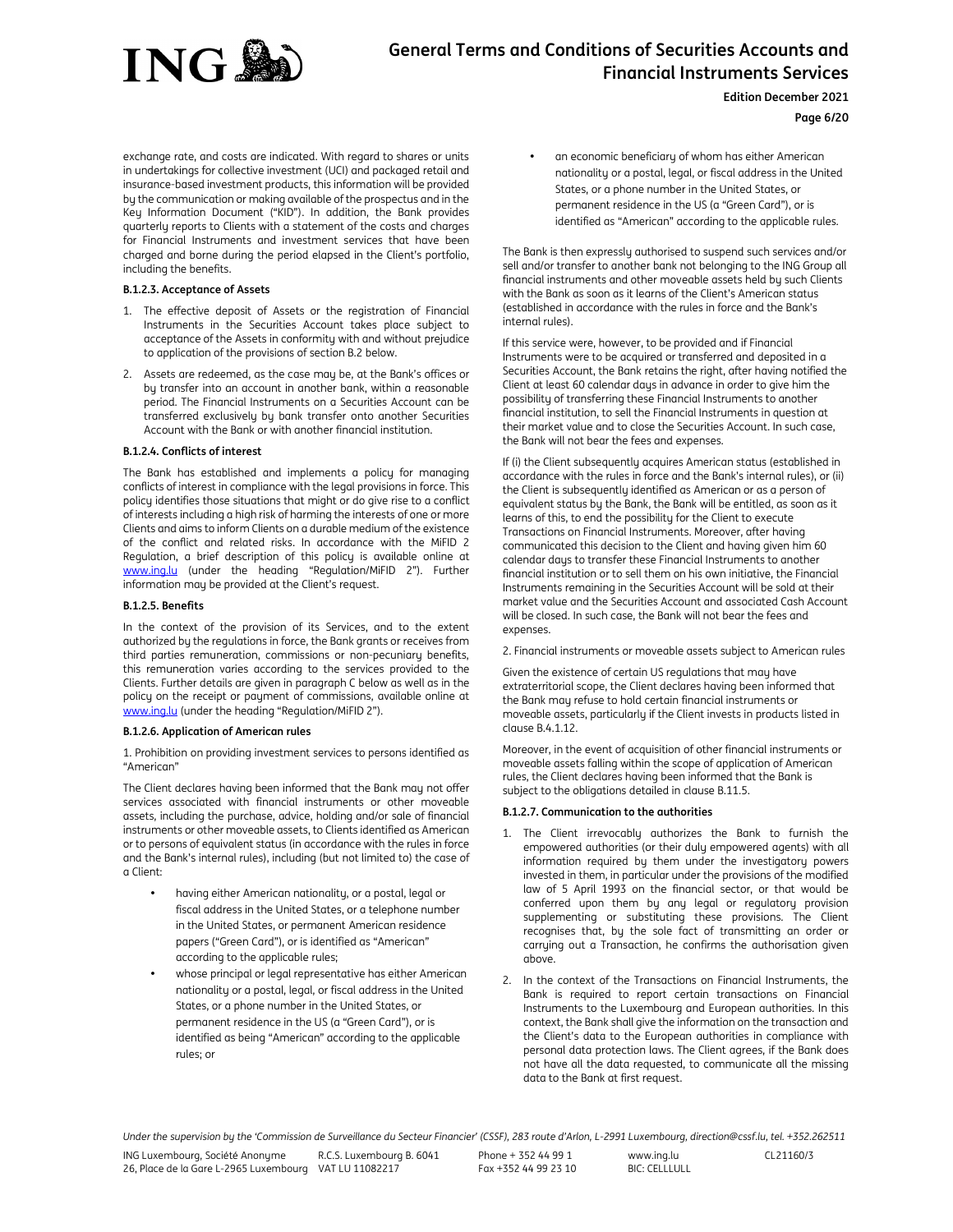

# **Page 7/20**

# **B.1.3. Client classifications for investment and ancillary services B.1.3.1. Retail Clients, Professional Clients and Eligible Counterparty Clients**

In accordance with the regulations in force, before offering a Client investment products and services, the Bank classifies each Client under one of the following three categories: retail client (or non-professional client); professional client; or eligible counterparty client.

This classification determines the level of protection to which the Clients are entitled. A "Retail Client" or "Non-professional Client" is any natural or legal person who is not a Professional Client as defined below;

- A "Professional Client" is any natural or legal person who has the experience, knowledge and skills necessary to make his or her own investment decisions and correctly assess the risks incurred, and who meets certain criteria defined by the regulations in force;
- An "Eligible Counterparty Client" is any professional Client who, concerning specific services, meets additional criteria defined by the regulations in force.

### **B.1.3.2. Information of the Client as to his category**

The Client shall be advised of the category to which he belongs, in his account opening form or, in the event of a modification, by means of a separate letter.

#### **B.1.3.3. Change of category**

The financial regulations in force provide for the possibility for a Client to request a change of category and, in certain cases, to obtain a change of category. The Client who wishes such a change shall send a request to the Bank, which decides, depending on its conditions, circumstances, and knowledge of the Client, if it can accept this request.

### **B.1.4. Investment services relating to Financial Instruments**

#### **B.1.4.1. Portfolio management services**

- 1. This Service is a discretionary management service for the Client's portfolio on the basis of a discretionary management agreement and in accordance with a management strategy agreed between the Bank and the Client.
- 2. It requires the prior determination of the Client's Investor Profile, established by means of an investor questionnaire. If the Client fails to respond to the questionnaire, the Bank will not be able to provide the discretionary management service, as more fully described below.

#### **B.1.4.2. Non-independent investment advice services**

- 1. Investment advice consists of providing personalised recommendations to the Client, either at the Client's request or on the initiative of the Bank concerning one or more Financial Instruments.
- 2. The investment advice service provided by the Bank is a nonindependent advice service: it covers a limited analysis of different types of Financial Instruments compared to Financial Instruments available on the market; it may also relate to Financial Instruments issued or offered by an entity of the ING Group, or an entity having close links (in particular legal or economic) with the Bank or the ING group.
- 3. This Service is provided and set out by signing an investment advice agreement. It requires the prior determination of the Client's Investor Profile, established by means of an Investor Questionnaire. If the Client fails to answer this questionnaire, the Bank will not be able to provide the investment advice service to the Client, as more fully described below.
- 4. The Bank carries out a periodic assessment of the adequacy of the Client's portfolio in relation to the Client's Investor Profile and informs the Client through periodic quarterly reports.

#### **B.1.4.3. Receiving and transmitting orders on Financial Instruments**

- 1. The receipt and transmission of orders on Financial Instruments is offered or provided by the Bank without any personalised recommendation being made to the Client.
- 2. Before providing this service to a Non-professional Client, the Bank carries out an assessment of the Client's knowledge and experience (see Article B.1.5.3.) in the area of Financial Instruments, in order to determine whether the envisaged Service or Financial Instrument is appropriate for the Client.
- 3. If the Non-professional Client chooses not to provide any information or if the Non-professional Client does not provide the Bank with sufficient information to carry out this knowledge and experience assessment, the Bank reserves the right not to execute a purchase order made by the Client for such time as the necessary information is not provided by the Client.
- 4. If the Bank considers, on the basis of the knowledge and experience assessment, that the service or the Financial Instrument envisaged is not appropriate for the Retail Client, the Bank will inform the Retail Client before executing the order.
- Additional information on, in particular, the total amount of commissions and costs invoiced and, the breakdown by item included, may be communicated to the Client at the Client's request.

#### **B.1.4.4. Securities Account opening and Financial Instruments custody service**

- 1. The Bank's Securities Account opening and Financial Instruments custody service enables the Client to deposit and have the Client's Financial Instruments kept in a Securities Account in accordance with the provisions of section B4. below.
- 2. The Bank shall use it best efforts to open a Securities Account within two Banking days following the day of effective receipt of the request form to open a securities account in order to provide the Financial Instruments custody service, provided that:
	- a. the request is made on a Banking Day;
	- b. the Client has a Cash Account;
- 3. The Bank reserves the right to close any Securities Account and the Cash Account linked to it three months after the withdrawal of the last Financial Instruments registered.

### **B.1.5. Investor Profile and suitability and appropriateness assessments**

### **B.1.5.1. Investor Profile**

Once a Securities Account is opened, the Client's investor profile is determined on the basis of a questionnaire.

This Investor Profile remains valid until the Client informs the Bank of any related change. The Investor Profile is also reviewed periodically.

The Client must inform the Bank of any change in his or her personal situation that may have an impact on the Client's Investor Profile, as soon as the Client is aware of this change and before any new Transaction. The Client is responsible for the accuracy of the information provided to the Bank for the establishment of the Client's Investor Profile. The Bank may rely on this information unless it knows or should know that the information provided by the Client is clearly out of date, inaccurate or incomplete. In this case, the Bank reserves

*Under the supervision by the 'Commission de Surveillance du Secteur Financier' (CSSF), 283 route d'Arlon, L-2991 Luxembourg, direction@cssf.lu, tel. +352.262511*

Phone + 352 44 99 1 Fax +352 44 99 23 10

www.ing.lu BIC: CELLLULL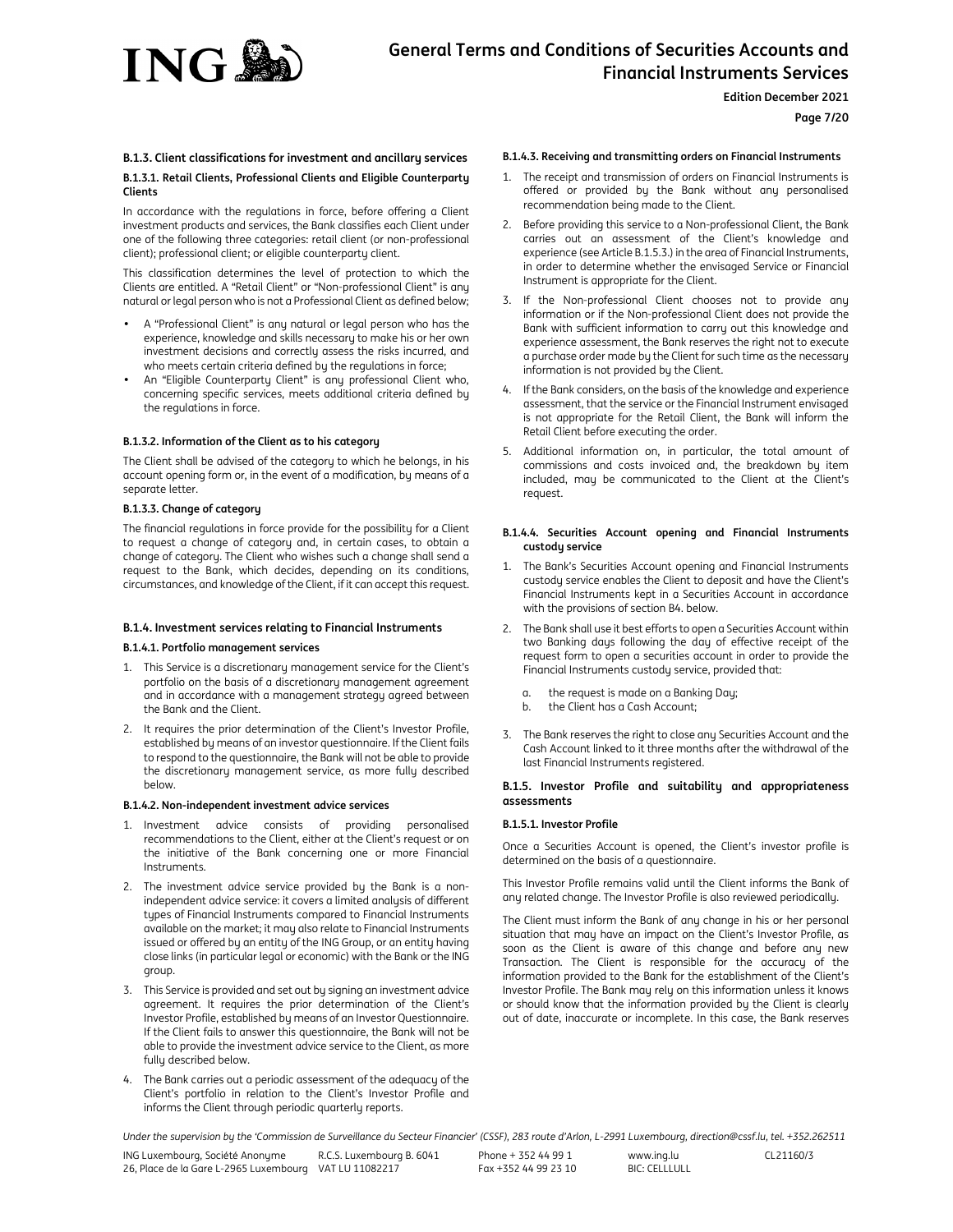

# **Edition December 2021**

# **Page 8/20**

the right not to provide the service concerned and may not be authorised by law to provide it.

# **B.1.5.2 Suitability assessment**

The Investor Profile for Clients entering into a portfolio management or investment advice agreement serves as a basis for the necessary suitability assessments (the "Investor Profile").

This Investor Profile is drawn up on the basis of three types of information:

- the Client's knowledge and experience in matters of investments;
- the Client's financial situation ; and
- the Client's investment horizon and objectives.

For each agreement or each account, the Client may define different investment objectives and a different investment horizon, which will allow different Investment Profiles to be defined.

When the account linked to the management or advice agreement belongs to several holders, these holders shall agree on a common investment horizon and objective and determine an Investor Profile for this account.

#### **B.1.5.3. Knowledge and experience assessment and appropriateness assessment**

1. Knowledge and Experience Assessment: The Bank performs a Knowledge and Experience Assessment (the "Knowledge and Experience Assessment") in order to collect information only on the Client's knowledge and experience in terms of investments concerning the different categories of Financial Instruments offered by the Bank. The Client is responsible for the accuracy of the information the Client provides to the Bank to perform the knowledge and experience assessment.

2. Appropriateness assessment: Based on the results of the Knowledge and Experience assessment, an assessment of the appropriateness of the Financial Instrument is carried out. This is a one-off assessment to verify that the Financial Instrument concerned is appropriate to the Client. This assessment is performed when the Client is considering a purchase Transaction on a Financial Instrument.

### **B.1.6. Client reports**

### **B.1.6.1. Confirmation of execution**

Except when providing a discretionary management service, the Bank shall send the Client, on a durable medium, a notice confirming the execution of the order, at the latest during the first Banking day following its execution.

### **B.1.6.2. Periodic statement of investments**

At least quarterly, the Bank shall make available to the Client, on a durable medium, a statement of the Financial Instruments and of the funds held by the Client with the Bank.

The Bank shall also send to the Client to whom the Bank provides a discretionary management service or an investment advice service, at least quarterly, a detailed management report including, in particular, a description of the composition and value of the portfolio, the total amount of commissions and costs incurred over the period covered and dividends, interest and other payments received during the period covered.

### **B.1.6.3. Suitability report**

If an investment advice service is provided, the Bank shall provide the Retail Client with a suitability report, before the execution of the transaction. This report shall indicate whether and to what extent the recommendation formulated is suitable for the Client, taking into account the Client's Investor Profile.

# **B.1.6.4. Obligation for legal entity Clients to have a Legal Entity Identifier ("LEI") code (for communication to supervisory authorities)**

All legal entity Clients agree to request an LEI (Legal Entity Identifier) code from a LOU (Local Operational Unit) or from a Registration Agent if they wish to acquire, sell or execute certain transfers of Financial Instruments such as shares, warrants, bonds and trackers (ETFs, funds traded on the stock exchange). This obligation also applies if the Financial Instruments are traded over-the-counter or if they represent an underlying product of an unlisted Financial Instrument. Financial institutions, such as the Bank, which perform this type of Transaction on behalf of their Clients, are subject to reporting obligations to the authorities, provided for by the MiFID 2 Regulation, for which the LEI code is required.

Before carrying out the Transactions referred to above, the legal entity Client agrees to request an LEI code and to communicate that code to the Bank. More information is available online at the Bank's website www.ing.lu

#### **B.1.6.5. Additional information requirements for portfolio management transactions or those involving contingent liabilities**

When the Bank holds the account of a Retail Client comprising positions in leveraged financial instruments or transactions involving contingent liabilities, the Bank shall inform the Client when the value of each of these financial instruments falls by 10% compared to its initial value, and for each multiple of 10% thereafter. The Bank shall inform the Client by no later than the end of the working day on which this threshold is exceeded or, in the event the threshold is not exceeded on a working day, at the end of the next working day.

If a discretionary management service is provided, the Bank shall inform the Client when the value of the Client's portfolio falls by 10% compared to the last valuation, and thereafter for each multiple of 10%. The Bank shall inform the Client by no later than the end of the working day on which this threshold is exceeded or, in the event the threshold is not exceeded on a working day, at the end of the next working day.

### **B.1.6.6 Target market**

When distributing Financial Instruments, the Bank takes into account the target market defined by the producer or the issuer of the Financial Instrument in question as well as the target market defined by the Bank. When providing a discretionary management service or an investment advice service, the Client is informed that the Bank may be required to execute or recommend a transaction for a Client located outside the target market (including in the negative target market in the context of discretionary management), only for hedging or portfolio diversification purposes, if the portfolio as a whole or the combination of a Financial Instrument with its hedging is suitable for the Client.

In the interest and for the protection of the Client, the Bank reserves the right to refuse transactions in the negative target market as defined by the MiFID 2 Regulation.

The Bank informs professional clients who wish to enter into transactions on their own initiative and who have not provided an Investor Profile, that it will not necessarily be able to assess their suitability for the target market.

# **B.1.7. Orders executed outside a regulated market or multilateral trading facility**

If the Client places an order for the execution of a Transaction capable of being executed other than on a regulated market or multilateral trading facility (as such terms are defined in MiFID II Directive), in relation to which a duty of best execution is owed, the Client accepts that the Bank may execute that order outside a regulated market or multilateral trading facility.

*Under the supervision by the 'Commission de Surveillance du Secteur Financier' (CSSF), 283 route d'Arlon, L-2991 Luxembourg, direction@cssf.lu, tel. +352.262511*

ING Luxembourg, Société Anonyme 26, Place de la Gare L-2965 Luxembourg VAT LU 11082217 R.C.S. Luxembourg B. 6041 Phone + 352 44 99 1 Fax +352 44 99 23 10

www.ing.lu BIC: CELLLULL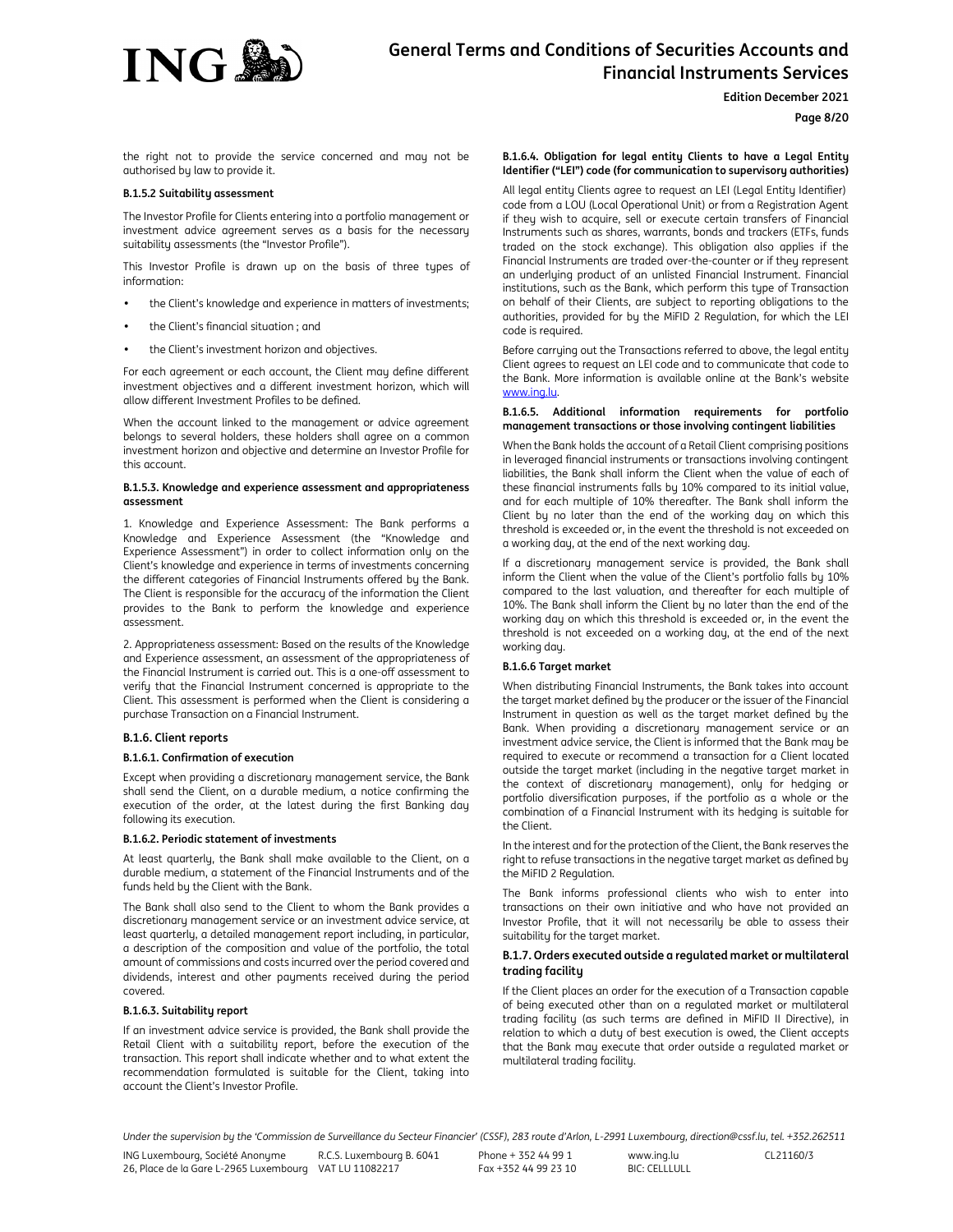

**Edition December 2021**

# **Page 9/20**

# **B.1.8. Responsibility for delays**

Once given, instructions can only be withdrawn or amended with the Bank's consent. The Bank can only cancel instructions if it has not already acted upon them. If, after instructions are received, the Bank has reason to believe that it is not practicable to act on them within a reasonable time-scale or it is in the Client's best interest not to act on such instructions, the Bank may defer acting upon those instructions until, in the reasonable opinion of the Bank, it is practicable (or in the Client's best interest) to do so. Otherwise, the Bank shall inform the Client of its refusal to execute such instructions. The Bank will not be liable in the event of losses resulting from delay or inaccuracy in the transmission of the Client's instructions to a third party or the execution of the Client's Transactions or a deferral or refusal of action, except as set out below.

# **B.1.9. Aggregation**

The Bank may, without notifying the Client to this effect, aggregate his Transactions with the Bank's own Transactions and/or those of other clients. Although aggregation may or may not prove to the Client's advantage, the Bank will only take such action if, in its reasonable opinion, this is in the overall best interests of its clients in general.

If the Bank aggregates orders with those of other clients, the Client accepts that the Financial Instrument concerned may be allocated within any time-scale specified in the Applicable Regulations after the order has been filled. The issue of a limit order for shares traded on a regulated market by the Client constitutes an explicit instruction to the Bank that, if the order is not immediately executed, the Bank will not be required to make public disclosure of the order, thereby making it accessible to other market participants.

# **B.2. Settlement of the Client's Transactions**

#### **B.2.1. Settlement of Transactions**

Delivery or payment (as applicable) by the counterparty in a Transaction will be at the Client's risk.

The Bank's obligations to deliver Financial Instruments to the Client or account to the Client or a third party for the proceeds of sale of Financial Instruments are conditional upon the discharge of any obligations owed the Bank or its settlement agents by the Client or any third party involved in the settlement process.

The Bank is under no obligation to settle Transactions or account to the Client (although it may do so) unless the necessary documentation has been provided by him. Cash sums received by the Bank from a third party in respect of a Transaction shall be owed by the Bank to the Client until remitted by the Bank to the Client or otherwise discharged; under these circumstances the Bank shall have no fiduciary duty to the Client. All investments or monies received from the Bank in respect of any Transaction shall be held as security pending the full discharge of the Client's obligations to the Bank. Title to Financial Instruments purchased by the Client and held by the Bank will (subject to the above provision) pass to the Client at the moment of remittance by the Client of the necessary purchase consideration. Unless otherwise agreed, settlement of Transactions shall be in accordance with normal practice for the Financial Instruments or market concerned.

#### **B.2.2. Tardy settlement**

Any proposed settlement date for a Transaction is indicative only and settlement may be subject to normal market delays. The Client will only be entitled to rescind or cancel a Transaction in accordance with the rules of the local market (unless the delay is attributable to the Bank) if the Client indemnifies the Bank against loss, liability or cost incurred due to the rescission or cancellation. The Bank will not be liable for delays or inaccuracies in the transmission of instructions or other information.

#### **B.2.3. Lending of Financial Instruments**

Except as otherwise expressly agreed in writing, the Bank will not permit the lending of Financial Instruments held on behalf of the Client to a third party or the pledging of the said Financial instruments as collateral for money borrowed on behalf of the Client. The terms of any such lending or borrowing must be subject to a separate agreement.

# **B.2.4. Buying in**

If the Client fails to deliver Financial Instruments to the Bank (or an agent acting on the Bank's behalf) in settlement of a sale, the Bank reserves the right to purchase such Financial Instruments on the market, without notice and at its entire discretion. The cost of such a purchase will be chargeable to the Client.

#### **B.2.5. Transactions reporting**

The Client accepts that written confirmations issued by the Bank shall substantiate the valid execution of the Transactions in accordance with the Client's instructions. The Bank shall, where necessary and notwithstanding the provisions of Article 1341 of the Luxembourg Civil Code, be authorised to dismiss claims by any means, in particular by testimonial evidence.

#### **B.3. General provisions of conduct**

#### **B.3.1. Principal or agent accounts**

In dealings with the Client, the Bank may act as a principal or agent for the Client or a third party, including another member of ING Group. The basis on which the Bank is acting in respect of a given Transaction will be specified in the documentation relating to such Transaction. In the absence of a specific agreement, the Bank will have discretion to act exclusively as a principal, exclusively as an agent, or partly as a principal and partly an agent.

# **B.3.2. Position limits**

The Bank may require the Client to limit the number of open positions held at any one time and may, at its entire discretion, close out one or more Transactions to ensure that such position limits are maintained.

#### **B.3.3. Market abuse and conduct**

The Client shall adhere to the standards of behaviour reasonably to be expected of persons in his position and refrain from any action liable to cause the Bank to breach standards of behaviour reasonably expected of persons in its position.

#### **B.3.4. Stabilisation**

The Bank may, on the Client's behalf, trade in Financial Instruments currently or previously subject to stabilisation by the Bank, an affiliate or third party. Stabilisation is a price-supporting process used in the context of new issues of transferable securities, which can affect the market price of a new issue and may also affect the price of other transferable securities related to the transferable security being stabilised. The time and price limits applicable to the stabilisation of transferable securities are controlled by Applicable Regulations.

#### **B.3.5. Research**

The following conditions will apply to all financial analyses provided by the Bank to the Client:

- research findings will be provided for information purposes only and must not be interpreted as an offer or solicitation for the purchase or sale of a Financial Instrument;
- while the Bank will take reasonable care to ensure that the information contained in research findings is true and not misleading at the time of publication, it makes no representation concerning the accuracy or comprehensiveness of that information. The Client should be aware that information in the Bank's research findings may be altered without notice; under these circumstances the Bank cannot (and is not obliged to) inform the Client of such a change;
- the Bank may own or have a financial interest in Financial Instruments referred to in its research findings. The Bank's interest may derive from the purchase or sale of the instruments from or to its Clients.

*Under the supervision by the 'Commission de Surveillance du Secteur Financier' (CSSF), 283 route d'Arlon, L-2991 Luxembourg, direction@cssf.lu, tel. +352.262511*

ING Luxembourg, Société Anonyme 26, Place de la Gare L-2965 Luxembourg VAT LU 11082217 R.C.S. Luxembourg B. 6041

Phone + 352 44 99 1 Fax +352 44 99 23 10

www.ing.lu  $BIC: CFI$  $I$  $I$  $I$  $II$  $I$  $I$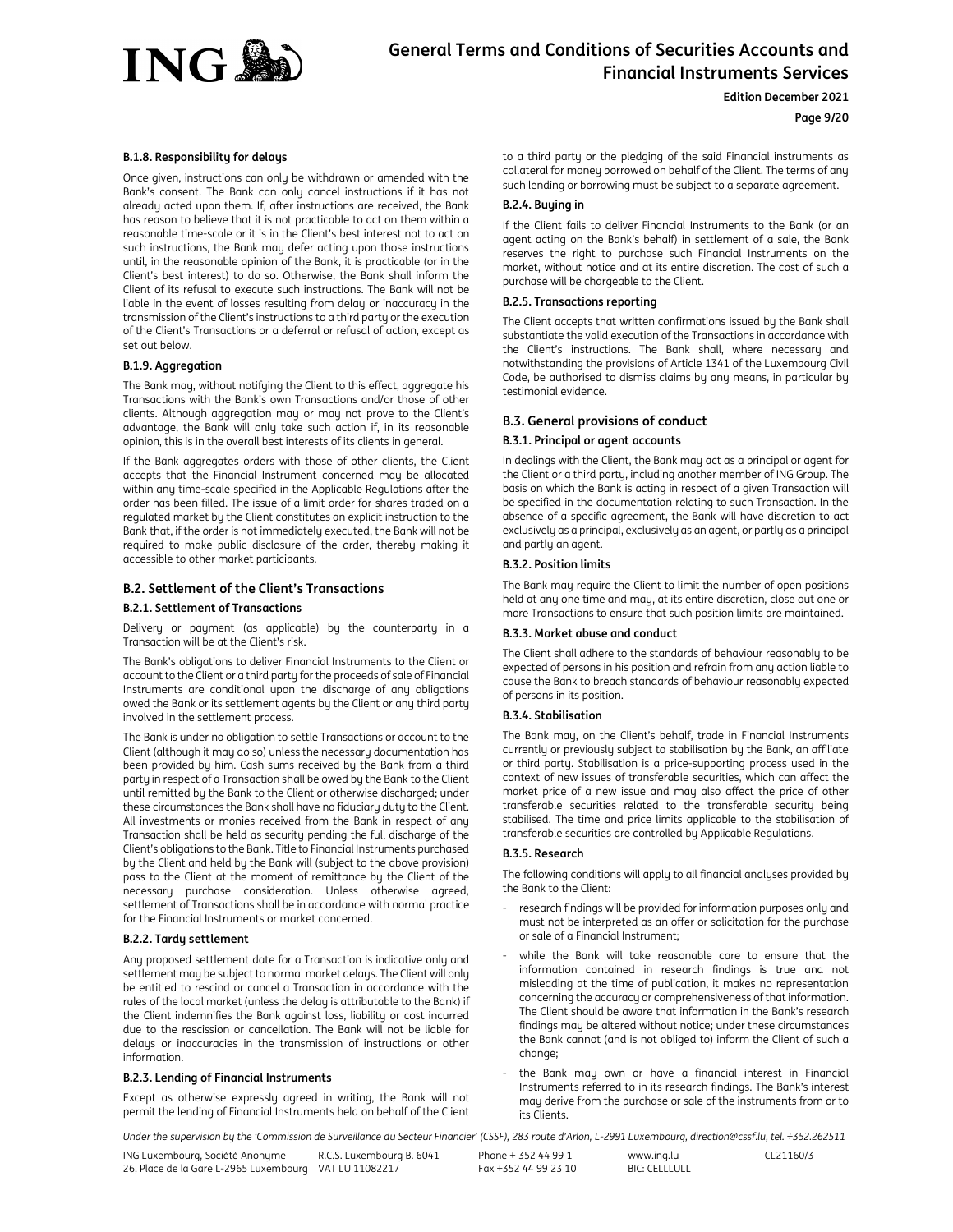

# **Page 10/20**

The Bank may also solicit or provide investment banking and other services (including acting as a manager, advisor or lender) to entities referred to in the Bank's research findings;

- the Bank accepts no liability for any loss, liability or cost sustained or incurred arising in any way from use of the research findings provided, due to the Bank's negligence or any other cause;
- the Bank provides no guarantee that the Client will receive the research findings at the same time as other Clients;
- the Client must comply with any restrictions the Bank may impose on the persons or categories of person to whom such research findings may be distributed.

# **B.3.6. Key Information Document ("KID")**

B.3.6.1. The Client hereby represents that he is aware that the latest available documents relating to Key Investor Information (Key Information Document or "KID") relating to undertakings for collective investment distributed by the Bank (latest versions available) or all other Financial Instruments for which such a document is now compulsory, are made available by the Bank on the website www.ing.lu or in a branch upon request in accordance with the applicable regulations, and undertakes to the Bank that he will procure it and take note of it, in good time, before any instruction regarding acquisitions or subscriptions in such undertakings for collective investment.

B.3.6.2. If the Client agrees to place purchase or subscription instructions by telephone or any other means of communication previously accepted by the Bank for undertakings in collective investments (UCIs) or any other Financial Instruments for which a KID is mandatory.

Nevertheless, the Bank agrees to forward the KID as soon as possible according to the communication channel previously agreed upon with the Client, who agrees to confirm receipt.

B.3.6.3. In particular, the Client is informed that the KIDs relating to UCIs distributed through the Bank (latest available versions) are made available via the website www.ing.lu/kid or through a branch office upon request. If the website www.ing.lu/kid is used, the Client acknowledges that the Bank makes this service available to him under his own responsibility. The Client declares being aware and understanding the functional characteristics of the telecommunication means (Internet, etc.) and the technical limits, the risks of interruption, the response time to consult, interrogate, or transfer information, the risks inherent in any connection and any transfer of data over an open network.

B.3.6.4. Moreover, should the Bank use, fully or in part, the services of a third party provider to ensure the provision of KID by Internet, the Client acknowledges and agrees, by using said service, that the responsibility of the Bank cannot be incurred in relation to faults or errors of said service provider, except where the Bank has not exercised sufficient care in selecting said third party provider or is guilty of gross negligence or willful conduct.

B.3.6.5. In case of doubt, of non-availability of the service or refusal of the limits of liability set out above, the Client is asked to contact the branch directly or refer directly to the official website of the promoter of the undertaking for collective investment or the issuer or the initiator of the Financial Instrument concerned.

B.3.6.6. Finally, the Client acknowledges that the information contained in the KID is provided by third party sources, which implies that the Bank has no control over their content. It cannot, therefore, under any circumstances be held responsible for the failure of an undertaking for collective investment of its issuer or initiator, or its representatives or agents to provide the last updated KID or for any direct or indirect consequences due to incomplete, inaccurate information contained in the KID or errors or omissions in the KID, except in cases of willful misrepresentation on the part of the Bank or gross negligence on its part.

# **B.4. Financial Instruments on deposit B.4.1. Deposit of Financial Instruments**

B.4.1.1. The Client may entrust custody of Luxembourg or foreign Securities to the Bank provided they are followed-up and accepted by the Bank.

B.4.1.2. In his quality of the owner of the Securities, the Client designates the Bank as the depositary of the Securities held or to be held by him. The Bank does not assume any obligations towards the Client other than those expressly provided for by the laws of Luxembourg and by these General Terms and Conditions.

B.4.1.3. The physical Securities will be accepted and entered in Securities Account only subject to the express agreement of the Bank and if they satisfy the control of compliance and regularity carried out by the Bank and, where appropriate, by its correspondents (such as Euroclear, Clearstream or a sub-custodian) as well as the legal requirements of Luxembourg and internal procedures of the Bank relating to the holding of such physical Securities.

B.4.1.4. To the extent that this is applicable, the Securities deposited into account must be properly delivered, i.e. authentic, in good material condition, not subject to opposition, revocation, seizure, in any place whatsoever and fitted with all the coupons to accrue.

In the hypothesis where the Securities would not be properly delivered, it should be noted that the Securities subject to opposition would be blocked, the Securities in poor physical condition would be the subject of either a replacement in the extent possible and at the expense of the Client, or resending, and finally, that the falsified Securities would be seized.

B.4.1.5. In so far as this is permitted by the law, the Bank is not liable for defects affecting the Securities put in deposit by the Client, including the visible defects prior to the deposit.

B.4.1.6. The deposits of physical Securities are not considered as definitive until the confirmation of their registration by the third-party depositary. Where applicable, the stock exchange orders on these deposits will be executable only after this confirmation.

To the extent that the Securities are brought in securities deposit with recourse and in so far as this is permitted by the law, the Client is liable to the Bank for any damage resulting from an absence of authenticity or apparent or hidden defects of Securities deposited by him. Any Security recognized as representing poor delivery, even after its deposit, and as soon as it is established that this Security belongs to the Client, may be removed from the Securities Account of the Client and returned or blocked pending the settlement of the situation. Otherwise, the Client's cash account is charged for the value of the Security increased by all fees and commissions, at the day's rate.

In addition, and in so far as this is permitted by the law, the Client supports all the consequences resulting from the deposit or the trading of Securities that are subject to opposition. The Client is required to indemnify the Bank for any prejudice suffered by it. To do this, the Bank reserves the right to debit the accounts for the amount of the prejudice suffered at any time and automatically.

Furthermore, if the opponent intends to assign the Bank in order to know the identity of the remitting party, the latter authorizes and irrevocably mandates the Bank to reveal his identity to the opponent; releasing the Bank from its obligation of professional secrecy in this regard.

B.4.1.7. To the extent that this is applicable, the Securities deposited are the subject of numerical reading at the time of their delivery by the Client who must check them; the Bank assumes no liability in case of error in the registration of numbers of Securities. Subsequently, the Bank issues a notice of credit of Securities deposited in the Securities Account.

B.4.1.8. The Client is obliged to immediately notify the Bank of any dispute relating to Securities that he holds and of which he has knowledge.

*Under the supervision by the 'Commission de Surveillance du Secteur Financier' (CSSF), 283 route d'Arlon, L-2991 Luxembourg, direction@cssf.lu, tel. +352.262511*

ING Luxembourg, Société Anonyme 26, Place de la Gare L-2965 Luxembourg VAT LU 11082217 R.C.S. Luxembourg B. 6041

Phone + 352 44 99 1 Fax +352 44 99 23 10

www.ing.lu  $BIC: CFI$  $I$  $I$  $I$  $II$  $I$  $I$ CL21160/3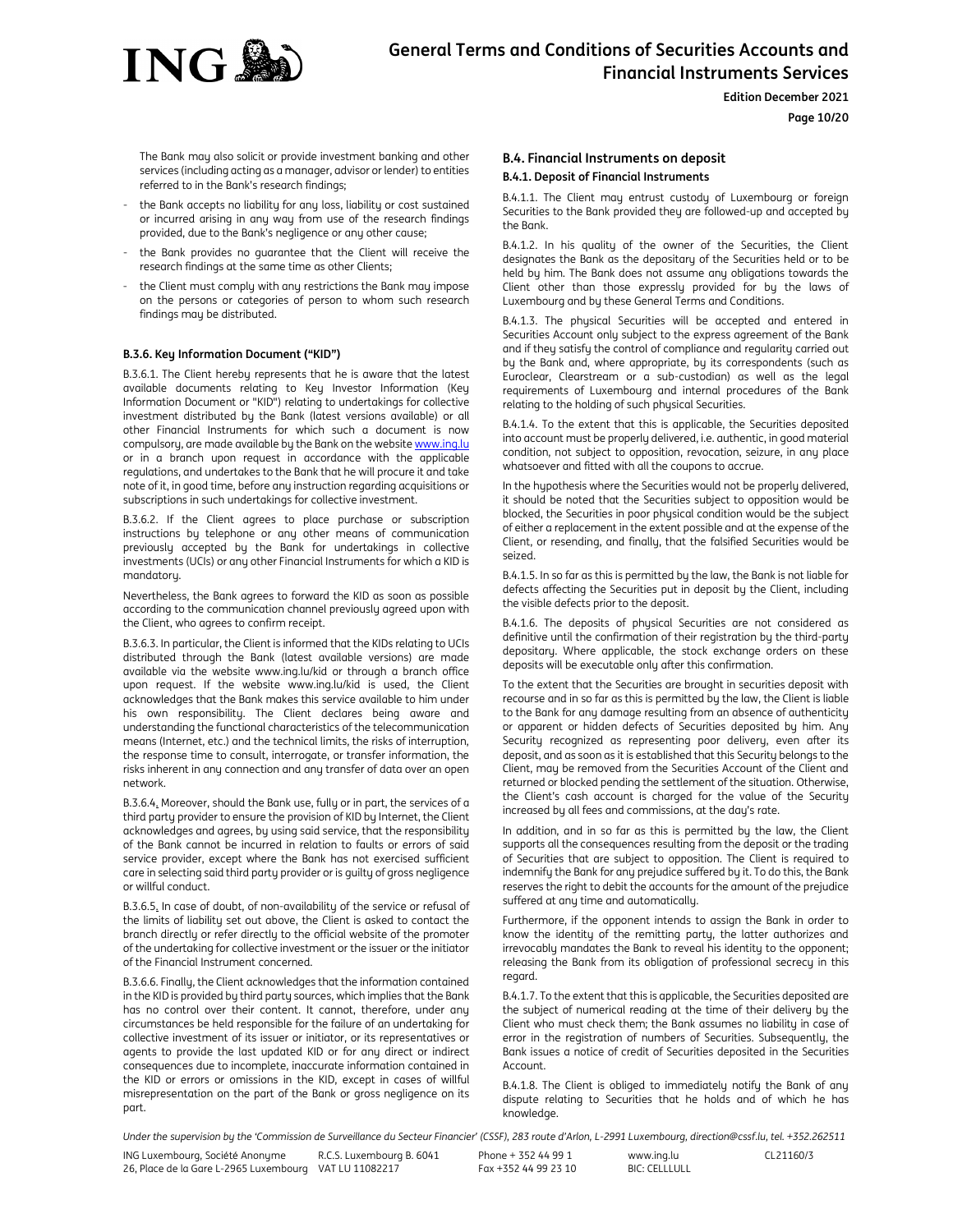

**Edition December 2021**

**Page 11/20**

B.4.1.9. The Bank will fulfil its obligations as depositary of Securities for the account of its Clients with the same care that it uses in holding of its own Securities. Unless the Client expressly requests otherwise, the Bank is authorized to deposit the Securities that are assigned to it by the Client in his own name but on behalf of its Clients, at correspondents and/or central depositories chosen by it, in the Grand Duchy of Luxembourg or abroad. In this case, the Securities entrusted to the Bank are deposited at the place it considers the most appropriate, in the interest of the Client and, where applicable, under the supervision of a third-party depositary. The Bank acts with caution, care and diligence in regard to the selection, appointment and periodic review of its third-party depositories.

It is understood that the terms "correspondent", "sub-custodian", "subdepositary" and "third-party depositary" will be used interchangeably within the present Chapter B.

B.4.1.10. The Client declares to be informed that in the case where the Luxembourg or foreign Securities are not held by the Client directly in the registry of the issuer but in an indirect way through one or more custodians (including if the Bank acts as the nominee), some information on/from the issuer or the Securities may not be able to be communicated to him by the Bank, or not be able to be communicated to him in a timely manner. The liability of the Bank shall be engaged only in the event of gross negligence or wilful misconduct on its part. In particular, the Bank shall not have any liability in respect of the exercise of the rights attached to the Securities held indirectly by the Client (including if the Bank acts as the nominee), or when the form of Securities does not allow these rights to be exercised, in particular the notices to general meetings, the right to attend and vote at general meetings or the right to take legal action against the issuer, within the context of collective and individual proceedings. Unless expressly agreed otherwise between the Client and the Bank, the Bank is not obliged to act as agent of the Client, proxy, nominee or other similar quality, to exercise the rights of the latter. At the express request of the Client, the Bank undertakes to issue certificates certifying the nature and the number of Securities registered in the account of the Client in order to facilitate the exercise by the Client of the rights attached to the Securities.

Notwithstanding the previous paragraph, the Bank remains bound by its legal obligations to provide information to the Client where these obligations relate to Securities held by the Client with the Bank.

B.4.1.11. The withdrawal of the Securities may take place only within a period that may vary according to the place of deposit and according to the nature of the Securities in question. Therefore, the Bank cannot guarantee a determined delivery date to the Client.

If the Bank were to engage in temporary transfers of securities using those of the Client, it would previously inform him.

B.4.1.12. The Bank may refuse to hold certain Securities, in particular in the following cases:

- when the Bank no longer follows up the Securities or the thirdparty custodian concerned no longer accepts them;
- when the holding of these Securities is not accepted by the Bank due to strict legal or fiscal obligations which the Bank cannot ensure vis-à-vis the country of issue of the Securities;
- Norwegian Securities for Norwegian tax residents and Norwegian nationals;
- Finnish Securities for Finnish tax residents and Finnish nationals;
- Securities from a country other than Luxembourg or Belgium and the Netherlands for tax residents of this other country of issue;
- if it becomes illegal for the Bank to hold or keep these Securities in custody;
- if the place of residence and/or nationality of the Client, its shareholders, directors and/or managers, the issuer or any other criterion under applicable law subjects the Bank to obligations, prohibitions, or any other provision stipulated by foreign legislation likely to have extraterritorial effects on the Bank;
- if the Client invests in products that fall within the scope of Section 871(m) of the Internal Revenue Code or similar legislation, as well as products that may trigger specific reporting obligations or withholding tax for the Bank;
- if the holding of these Securities is, or becomes, at the discretion of the Bank, incompatible with the "Environmental and Social Risk Framework" policy set by the ING Group. More information on this policy is is available at a https://www.ing.com/Sustainability/Sustainablebusiness/Environmental-and-social-risk-policies.htm
- for Securities without value or having a low value (such as US penny shares) lower than the annual custody fees levied by the Bank for them to be held with the Bank;
- if the Client refuses or fails to send in due course the Bank the documents required by the competent tax authorities or any other third party to allow the Securities to be held;
- if the Client does not meet the conditions legally required or set by the issuer to hold these Securities;
- if the Client does not provide all information requested and/or does not take the necessary measures within the time limits imposed by the circumstances or requested by the Bank in order to allow (i) timely compliance with any tax obligation, both in Luxembourg and abroad, or (ii) to fulfil its obligations relating to the exchange of information with Luxembourg or foreign tax authorities (automatic or on request); and
- if the sub-custodian used by the Bank charges excessive custodial fees.

In such cases, the Bank shall inform the Client in writing and give the Client a reasonable period (no more than two months) to sell or transfer the Securities concerned to another financial institution. If the Client refuses or fails to sell or transfer the Securities to another financial institution within two months, the Securities shall, at the sole discretion of the Bank, (i) be sold at their market value, after deduction of any commissions, fees and taxes, or (ii) transferred to the Caisse de Dépôts et Consignations. In the event of the sale of the Securities, the proceeds of the sale shall be paid into the Client's cash account.

B.4.1.13. Except as otherwise stipulated by the Client and duly accepted by the Bank, or except for a stipulation to the contrary by the Bank itself, all Securities Accounts are deemed fungible.

Wherever the Bank has a legal duty to do so and where the Bank has expressly undertaken to do so, and subject to cases of force majeure and subject to the possibility for the Bank to deposit the Securities at correspondents located abroad, as mentioned above, the Bank may either return Securities of the same nature, or pay the equivalent of these Securities, at the time of the request for return, without its liability extending beyond that.

B.4.1.14. The registered certificates deposited at the Bank must be the subject of an ad hoc endorsement by the person, in the name of which they are registered.

*Under the supervision by the 'Commission de Surveillance du Secteur Financier' (CSSF), 283 route d'Arlon, L-2991 Luxembourg, direction@cssf.lu, tel. +352.262511*

ING Luxembourg, Société Anonyme 26, Place de la Gare L-2965 Luxembourg VAT LU 11082217 R.C.S. Luxembourg B. 6041 Phone + 352 44 99 1 Fax +352 44 99 23 10 www.ing.lu  $BIC: CFI$  $I$  $I$  $I$  $II$  $I$  $I$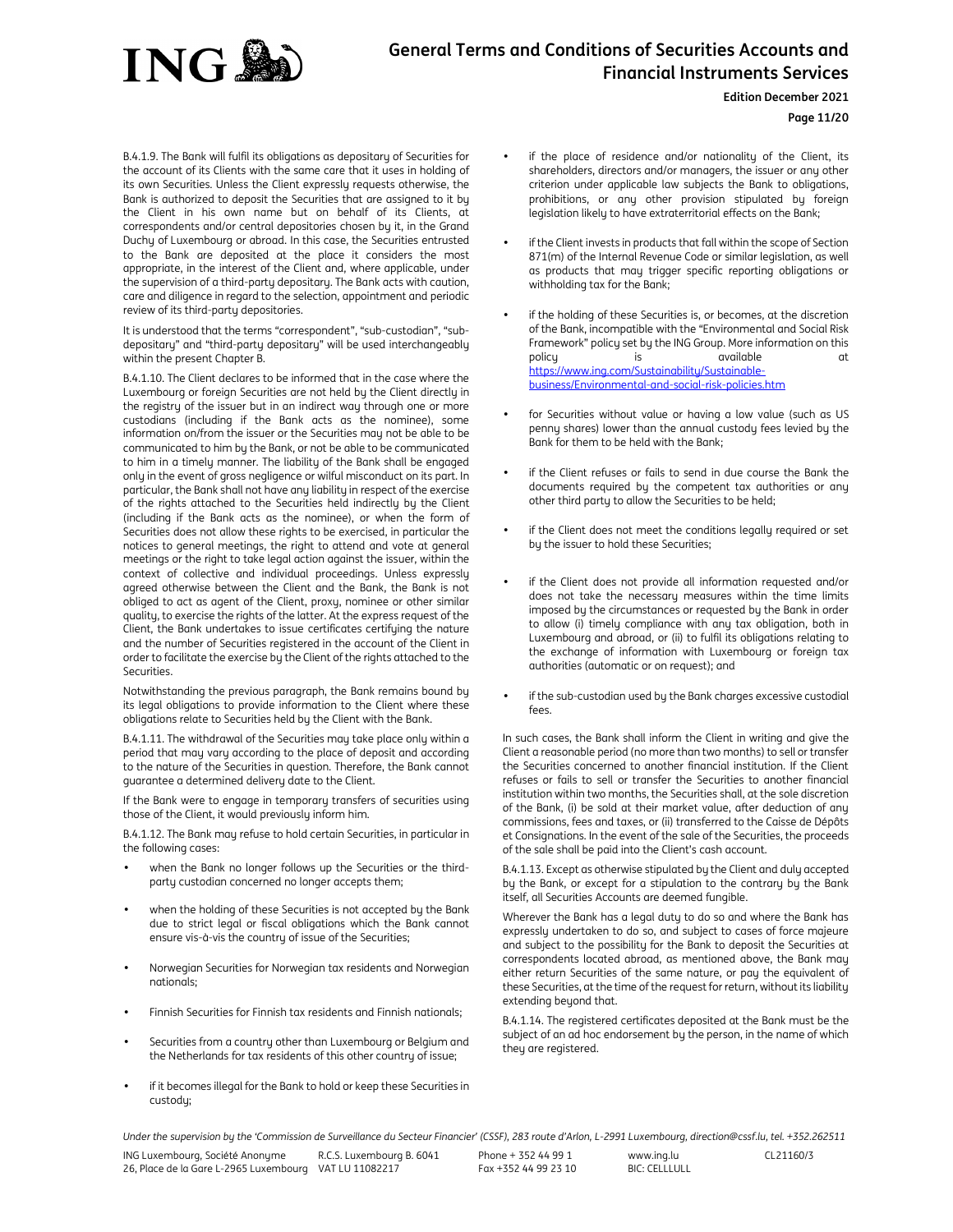

# **Edition December 2021**

# **Page 12/20**

In absence of an endorsement, the Bank is exempted from any liability for the consequences that may result for all the Transactions performed on the Securities in question, including Transactions of capital, payment of dividends, requests for transfer, assignment and sale requests, etc.

### **B.4.2. Deposits in precious metals**

B.4.2.1. The Bank may accept deposits of precious metals. Unless otherwise agreed, the metals of the same nature and form, and of the usual commercial quality, are considered after valuation as fungible. Accordingly, the Bank will be liable to the Client only for the return to him of precious metals of the same nature and form, and the usual commercial quality.

B.4.2.2. Unless otherwise agreed, the deposit of precious metals shall be recorded as a deposit in the Securities Account, opened in the name of the Client.

B.4.2.3. Unless the Client expressly requests otherwise, the Bank has the possibility to deposit certain categories of assets in its own collective deposit or to entrust the care in its name but for the account and at the risk of the Client, to a collective deposit center in the Grand Duchy of Luxembourg or abroad.

The Bank also reserves the faculty to entrust the fungible precious metals to sub-custodians in the Grand Duchy of Luxembourg or abroad.

In these cases, the Bank is required to choose and to instruct carefully the third-party depositary; its liability, in particular in the case of loss or non-restitution of precious metals, is however only engaged in the case of wilful misconduct or gross negligence on its part.

For the case where the Client would have designated the correspondent where to place the precious metals, the Client shall bear the risk of the insolvency of the correspondent.

B.4.2.4. In the event of loss of precious metals, which are the subject of a deposit, by the fault of the Bank, apart from cases of force majeure and cases of transport such as mentioned in the Applicable General Conditions and subject to the possibility for the Bank to deposit them at correspondents in Luxembourg or abroad as mentioned above, the Bank will be released by the payment of the corresponding value at the course of the day of the constitution of the deposit or of the value declared at the outcome of the valuation. In any case its liability cannot extend beyond the lesser of these two amounts. To the maximum extent permitted by law, the Bank responds neither for the solvency of its correspondents, nor of the faults made by the latters in the exercise of their activities.

# **B.4.3. Segregation of Securities, the rights of the investor and protection of assets**

B.4.3.1. The Bank ensures segregation between the Securities belonging to its Clients and the Securities belonging to the Bank. The Bank further ensures that, where applicable, the third-party custodians also ensure segregation between the Securities of the Bank's Clients and its own Securities. Separate global accounts may be used for this purpose, on which Financial Instruments are not individualised in the name of each Client, but are kept together for all Clients. When using global accounts, Clients cannot claim individual ownership rights, but shared coownership rights. Therefore, each Client obtains a proportional right to joint ownership of the common account in proportion to the number of Securities held with the Bank. The risk of loss or possible lack of Securities, for example following the bankruptcy of the third-party custodian, is borne proportionately by all co-owners.

B.4.3.2. On request and subject to the payment of the corresponding Tariff, the Client can request that the assets deposited with the Bank be segregated on a separate account in the case of sub-deposit by it at a central securities depositary in accordance with Article 38 of Regulation 909/2014 on improving securities settlement in the European Union and on central securities depositaries, as amended. Upon request, the Client can obtain more information on the consequences associated with this option and the related costs.

B.4.3.3. If a Client's Securities have been placed in the custody of the third-party custodian established outside the European Union, the Bank shall inform the Client that, under local law, this third-party custodian may not be able to segregate the Clients' own Securities and its own Securities. In this case, the Client accepts that the Bank shall keep the Client's relevant Securities in an account with this third-party custodian, on which the Bank's Securities are also registered. In the event of the Bank's bankruptcy, this may have negative consequences on the Client's rights with regard to the Client's Securities.

B.4.3.4. The Client accepts that for the Securities that are subject to a foreign law, his rights of investor are governed, at least in part, by the applicable foreign law and that the rights that the foreign law recognizes are not necessarily identical to those that exist under the laws of Luxembourg for similar Securities. In such a case, it is up to the Client to inform and to be informed on the practices applicable to the foreign country and the means that are at his disposal to assert directly his rights of owner of the Securities. Except for express agreement otherwise between the Client and the Bank, the Bank does not assume any obligation in this respect.

B.4.3.5. The compensation of investors, holders of Financial Instruments, is covered by the "*Système d'indemnisation des investisseurs Luxembourg*" (SIIL), as described in the Applicable General **Conditions** 

B.4.3.6. The Client accepts that the execution of the obligations resulting from the rules and contracts between the Bank and the thirdparty depositaries are applicable to him and are extended to his assets. Different legal systems may therefore apply. The applicable law, the control by the supervisory authorities and the applicable legislation (including that relative to a system of protection of investors, that is to say the maximum amount refundable in the event of the insolvency of the third-party depositary) can differ from one country to the other. This may influence the rights which Clients can avail themselves vis-avis their Securities.

# **B.5 Stock exchange Transactions**

### **B.5.1. General Provisions**

B.5.1.1 The Client declares, where applicable after having read the Guide for investors that he is familiar with the operation of stock markets and other regulated markets and, notably, with their volatility, the uncertain nature of the transactions made on them and the extent of the risks which may arise from the execution of related orders.

He declares that he has received from the Bank the information required to permit him to take considered decisions in full knowledge of the facts.

B.5.1.2. The Client shall ensure that he does not issue orders which might exceed his financial capacity.

B.5.1.3. It should be noted that the value of any investment may fall significantly and that the investor may not recoup the capital he has invested. Past performance is not a guarantee of future performance and fluctuations in exchange rates may also affect the value of investments. In this respect, and unless otherwise agreed, the Bank offers no performance guarantee in respect to its products or any other products specified on its website.

B.5.1.4. It is up to the Client prior to each investment to ensure that he meets the subscription or acquisition conditions of the product or service and to verify that he is authorised under his national legislation or that of his country of residence and/or domicile to invest in a particular financial product. It is therefore incumbent on the Client to make himself familiar with all the legislation and regulations applicable to each investment and to taxation in his country of nationality and/or residence.

*Under the supervision by the 'Commission de Surveillance du Secteur Financier' (CSSF), 283 route d'Arlon, L-2991 Luxembourg, direction@cssf.lu, tel. +352.262511*

ING Luxembourg, Société Anonyme 26, Place de la Gare L-2965 Luxembourg VAT LU 11082217 R.C.S. Luxembourg B. 6041 Phone + 352 44 99 1 Fax +352 44 99 23 10 www.ing.lu  $BIC: CFI$  $I$  $I$  $I$  $II$  $I$  $I$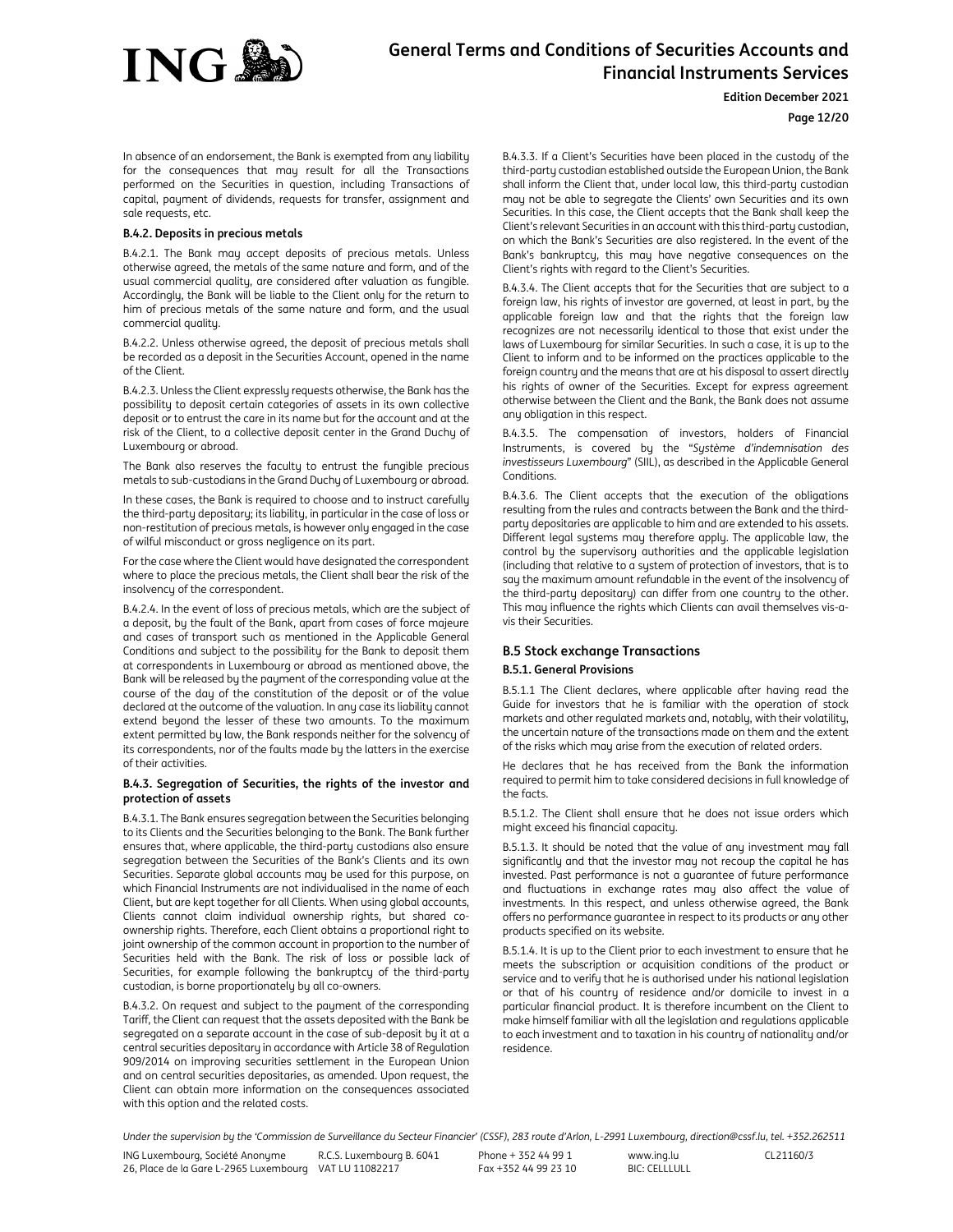

**Edition December 2021**

# **Page 13/20**

B.5.1.5. The products and services specified on the transactional part of the Bank's website do not under any circumstances constitute an offer in a country in which such an offer or solicitation is not authorised or in which the issuer of such an offer or solicitation is not accredited to make such.

B.5.1.6. In general terms, the Client shall be personally liable for:

- all investment decisions and the execution or the related orders as encoded by him;
- Transactions carried out on his account and the losses/profits made following his use of the service.

B.5.1.7. In the framework of a public issuance (in particular an initial public offering or transactions on the primary market), if all subscription orders are given to the Bank by its clientele cannot be honoured, the Bank will make an equitable distribution of the available Securities amongst its subscribing Clients. Only one subscription order per Client is allowed for a given public issuance. The Client allows the Bank to group the various orders it has placed for the purposes of this distribution, in compliance with the applicable market rules.

B.5.1.8. In the context of a public takeover bit, the Client authorises the Bank to group the various orders given by him with indication of the same price.

B.5.1.9. Warrants can be the subject of a sale order only upon the Client's express instructions. Lacking execution of the order no later than at the latest official quote, these warrants will in principle lose all their value. Orders concerning due warrants are therefore not accepted.

B.5.1.10. Subscription or attribution rights can be sold only upon express instructions from the Client. Lacking execution of the order no later than at the latest official quote, these rights shall in principle lose all their value. Orders concerning elapsed rights are therefore not accepted.

B.5.1.11. The Bank converts convertible bonds registered in the Client's Securities Account only upon the Client's express instructions, except for Clients having signed a discretionary portfolio management contract.

B.5.1.12. Unless instructed otherwise, the Bank takes care of making the payments called on Securities registered in the Client's Securities Account but not entirely paid up, by debiting the Client's account as long as there are sufficient provisions in it.

B.5.1.13. The evaluation of the Securities, as long as these are tracked by the Bank according to these General Terms and Conditions and held in Securities Accounts by the Clients, is based on the value and current of the regulated market exhibiting the largest volume of transactions.

B.5.1.14. The Bank will withhold a tax on stock market transactions (TOB). On its Clients behalf, and in its capacity as a foreign professional intermediary, the Bank will make the declaration and the payment of the amounts of TOB levied by the Belgian tax administration. The TOB applies to natural persons having their habitual residence in Belgium and legal entities in respect of a headquarters or establishment in Belgium, for transactions subject to the TOB (mainly the purchases and sales of financial instruments such as shares, bonds, warrants, and structured notes, etc., as well as redemptions for the capitalisation shares of certain SICAVs) concluded or executed in their name and on their behalf by a professional intermediary established abroad (a bank located in Luxembourg for example). In order to determine whether or not a Client falls within the scope of the TOB ratione personae, the Bank takes into account the Client's information that it is aware of at the time of the Transaction's completion. In the event the TOB is due but is not withheld by the Bank, the Client must, as the person liable for the TOB, make the declaration and the payment of the TOB to the Belgian tax administration.

For further information on this subject, please consult the website of the Belgian tax administration.

B.5.1.15. The Bank may reject any instruction relating to Securities in the cases listed in Article B.4.1.12. If the Client uses his own broker to buy or transfer Securities, the Bank may also refuse to execute the instructions in the same cases.

# **B.5.2. The Bank's order execution policy**

B.5.2.1. The Client is informed that the Bank has an Execution Policy applicable to his orders transmitted to it. This execution policy shall be applicable to "Retail Clients" and "Professional Clients". It shall not however apply to Transactions transmitted by Clients falling within the "Eligible counterparties" category.

B.5.2.2. Within the framework of this Execution Policy, the Bank takes all sufficient steps to obtain the best possible result (or best execution) for their Clients, while executing orders or simply receiving and transmitting orders to another party for execution.

B.5.2.3. The Bank selects execution venues capable of guaranteeing best execution in the majority of cases in relation to the factors and criteria defined in its execution policy. The key criteria are price, cost, speed, likelihood of execution and settlement, size, the nature of the order and any other consideration relating to execution of the order. The importance of these criteria varies according to the type of Client. According to the delegated regulation 2017/576, supplementing the MIFID 2 Directive, the main selection factors for the retail clients are the price and the cost.

B.5.2.4. The Client is informed and agrees that the Bank may choose to execute an order away from a regulated market or MTF even if the order relates to a Financial Instrument admitted to trading on a regulated market or MTF.

B.5.2.5. The Bank's adherence to its execution policy constitutes a best endeavours obligation; the Bank is under obligation to achieve the best possible result for its Clients taken as a whole.

B.5.2.6. The Bank may not be held liable for non-compliance with all or part of its Execution Policy or for any loss or damage thereby occasioned to the Client in the case of an event constituting force majeure, i.e. an event liable to interrupt, disrupt or disturb its services, in whole or part. The Bank's liability shall be restricted to instances of gross negligence or wilful misconduct in implementing the resources necessary for the application of its Execution Policy.

B.5.2.7. The Bank reviews its Execution Policy on a regular basis and in the event of any significant change affecting the Bank's capability to continue to achieve the best possible execution for its Clients.

B.5.2.8. The Client can find further information about the Bank's Execution Policy in on the website **www.ing.lu** (under the heading "Regulation/MiFID 2") or it can also be obtained at the branch offices.

B.5.2.9. Any request for execution of an order on the part of the Client implies the latter's acceptance of the Bank's current execution policy.

# **B.6. Transactions on derivatives**

B.6.1. The Client who, after having signed the specific documentation relating to derivative products, gives the Bank orders to buy or sell options, futures or who contracts other derivative products with the Bank, is presumed to know the risks inherent in these Transactions and therefore assumes full responsibility.

B.6.2. The Client is informed and accepts that the Bank can choose to execute an order outside a regulated market or an MTF even if the order concerns a derivative admitted for trading on a regulated market or an MTF.

B.6.3. Within the periods provided for by law or employed in line with customary practice, and using the means of communication agreed with the Client, the Bank will provide the Client with confirmation detailing the principal terms and conditions of each contract relating to derivative products that has been concluded with the Bank.

*Under the supervision by the 'Commission de Surveillance du Secteur Financier' (CSSF), 283 route d'Arlon, L-2991 Luxembourg, direction@cssf.lu, tel. +352.262511*

Phone + 352 44 99 1 Fax +352 44 99 23 10 www.ing.lu  $BIC: CFI$  $I$  $I$  $I$  $II$  $I$  $I$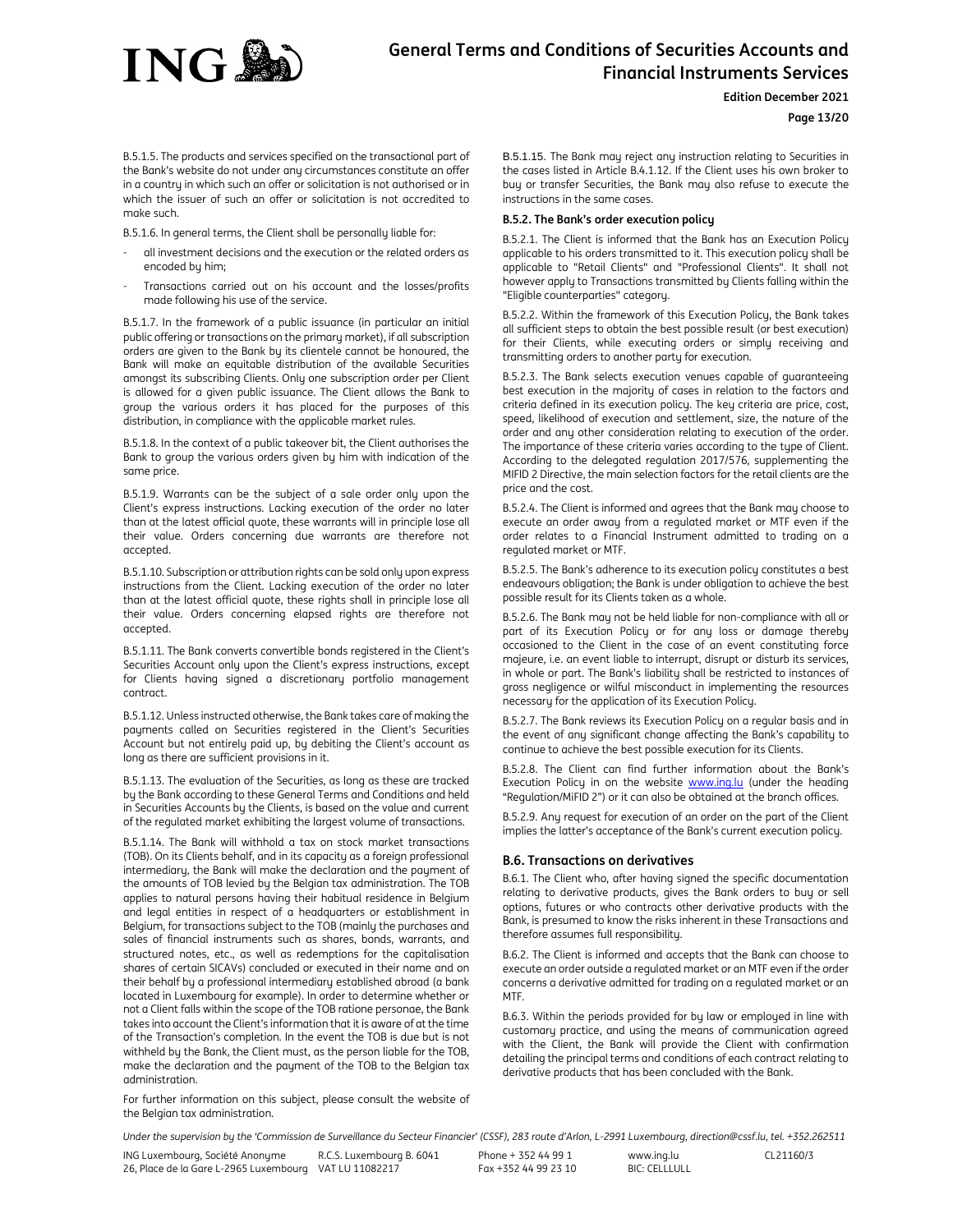

# **Edition December 2021**

**Page 14/20**

B.6.4. Unless a more restrictive provision is agreed between the Bank and the Client, any objection concerning the terms and conditions contained in this confirmation must be received in writing by the Bank within 2 working days at the latest of the confirmation or the notification relating to this being sent. In the absence of such an objection, the terms and conditions contained in the confirmation sent to the Client by the Bank will be definitive and will be deemed to have been approved and acknowledged as being correct by the Client.

# **B.7. Regularisation operations ("corporate actions") B.7.1. General Provisions**

B.7.1.1. The Bank shall execute both "mandatory" and "optional" regularisation operations and in particular transactions relating to capital increases associated with the Securities on deposit, subscription rights, optional dividends, swapping of Securities, reinvestment of dividends, etc., both in the Grand Duchy of Luxembourg and abroad.

The Bank shall have no liability in relation to "optional" transactions which shall be the exclusive liability of the Client, and whose instigation furthermore originates with the Client.

B.7.1.2. As far as possible, therefore, according to the publications and means of information at its disposal, the Bank watches over all Transactions which may affect the Securities in its custody and informs the Client of the details of such transactions. The Bank shall have only secondary liability in respect of this obligation of surveillance, which shall be primarily the duty of the Client.

In all cases, the Bank's liability will be limited to a best endeavours obligation.

B.7.1.3. For mandatory transactions, the Bank shall, insofar as it has the necessary information and sufficient time, automatically execute the corporate actions on the Securities deposited in the Securities Account and shall notify the Client of the details.

B.7.1.4. In respect of optional transactions, the Bank shall send the Client, insofar as it has the necessary information and sufficient time, the most comprehensive information with the terms and conditions of the transaction, and it shall carry out the transaction in accordance with the instructions received.

The Client gives the Bank the necessary instructions in due time for the Transactions in relation to the Securities in its custody.

In the absence of any instructions from the Client or in the case of instructions received after the deadline indicated in the information advice, the Bank shall carry out the transaction in the Client's best interests, at its discretion, in accordance with its Execution Policy or by the default option specified in the advice sent to the Client.

B.7.1.5. Furthermore, the Bank shall, in so far as it is possible, carry out the regularisation operation at the express request of the Client (in particular the exercising of warrants, conversions, etc.) and in accordance with its instructions. Unless previously agreed otherwise by the Bank and subject to reimbursement of its fees (including the payment of adequate fees on account), it shall not represent its Clients at general meetings or in court proceedings.

B.7.1.6. In addition to the repayment of the expenses incurred, the Bank shall be entitled to charge a commission that may vary according to the nature of the transaction.

B.7.1.7. The Bank shall not be obliged to monitor other events in the life of companies whose Securities are deposited with it other than those involved in regularisation operations. This shall be the case in particular for notices of legal actions, convening general meetings or any other publications placed by these companies in the media.

B.7.1.8. All liabilities of the Bank in relation to the regularisation transactions under this section B.7 shall be subject to the provisions of article B.7.2. here below.

B.7.1.9. The Bank also makes sure that these Transactions are carried out for the Securities registered with its third-party depositaries on behalf of the Client. Without derogating from the market practices, those Securities that have been the subject of a request for withdrawal or transfer are no longer subject to the Bank's surveillance as to the Transactions they may prompt. The same holds for Securities that have been remitted to it while awaiting execution of a sale order.

B.7.1.10. If a Security that has been purchased, subscribed or withdrawn is, because of the maturity of a coupon during the time necessary for its delivery, delivered without this coupon, the Bank pays the amount of the coupon to the Client after it cashes it, subject to any costs and taxes. If a Security subject to sale or delivery (a transfer) is, due to maturity of a coupon during the time needed for its delivery, delivered without this coupon, the Bank debits the amount of this coupon to the Client if this amount has been unduly credited to the Client at the coupon's maturity.

B.7.1.11. In the event of regularisation of the conversion of Securities to the bearer, the Bank may refuse to regularise if this conversion appears to be impossible, requires disproportionate efforts or results from the refusal or inertia of the issuer. The Bank reserves the right to return old Securities to the Clients (per the procedures of its choice) under their responsibility and bearing the costs.

B.7.1.12. By way of derogation from the provisions of paragraphs B.7.1.1 to B.7.1.7, the Bank remains bound by its legal obligations to provide information to the Client when these obligations relate to Securities held by the Client with the Bank.

# **B.7.2. Liability**

B.7.2.1. The Bank shall execute the Transactions instructed by the Client under the sole liability of the Client. In the case of Transactions that the Bank carries out automatically it shall only be held liable in cases of gross negligence or wilful misconduct.

B.7.2.2. In all cases, regularisation operations are executed according to the information transmitted by the custodians and/or the other sources of financial information used by the Bank. Therefore, the Bank shall not be held liable for the inaccuracy of such information and any erroneous Transactions that may result**.** 

# **B.8. Coupons and redeemable Securities B.8.1. General Provisions**

B.8.1.1. The Bank shall collect the coupons and redeemable Securities in the case of Securities physically remitted to any of its branches or deposited in a Securities Account.

B.8.1.2. The Bank shall be authorised to present the coupons and Securities physically remitted for collection to the correspondent of the Bank's choice. The Bank shall not be held liable for any loss or damage that may result from such transmission of coupons or Securities.

B.8.1.3. Coupons and redeemable Securities denominated in currencies which are not legal tender in the Grand Duchy of Luxembourg and credited under the usual reserves which are returned unpaid for whatever reason shall be debited in this currency, or in case of the unavailability or significant depreciation of this currency, though the Bank shall not be bound to do so, in another currency at the discretion of the Bank and at the rate in force on the date of the return with no specific deadline.

# **B.8.2. Terms of payment**

B.8.2.1. Coupons and redeemable Securities shall be paid subject to the deduction of the taxes, expenses and inducements calculated in accordance with the Bank's Tariffs in force.

B.8.2.2. Payments are made by default in the payment currency of the coupon or Security. In the absence of an account held in the name of the Client in this currency, and unless otherwise instructed beforehand, payments shall be made into an account created for this purpose in the currency in question. In case of the significant depreciation or unavailability of the coupon payment currency, the Bank reserves the right, but is not bound to pay the coupon in euros with all exchange and other losses being borne by the Client.

*Under the supervision by the 'Commission de Surveillance du Secteur Financier' (CSSF), 283 route d'Arlon, L-2991 Luxembourg, direction@cssf.lu, tel. +352.262511* B.8.2.3. Coupons may only be credited to current or savings accounts.

ING Luxembourg, Société Anonyme 26, Place de la Gare L-2965 Luxembourg VAT LU 11082217 R.C.S. Luxembourg B. 6041 Phone + 352 44 99 1 Fax +352 44 99 23 10

www.ing.lu BIC: CELLLULL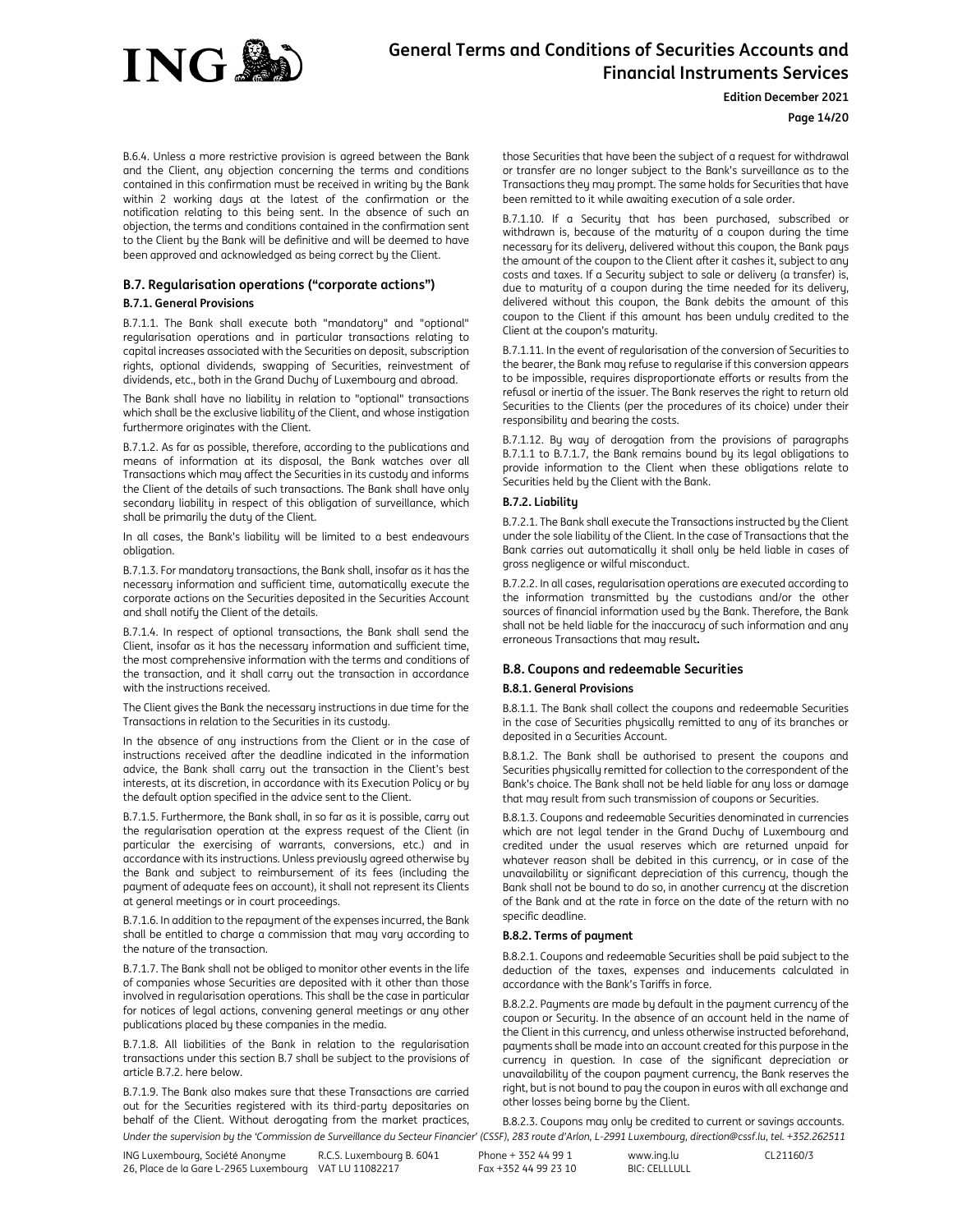

# **Edition December 2021**

# **Page 15/20**

B.8.2.4. Early total or partial repayment of Securities by drawing lots or following the decision of the issuer shall be made according to the terms of such transaction and the Client shall be advised and notified of the transaction.

In the event of repayment by drawing lots of fungible Securities in custody, the beneficiaries shall be determined automatically by a computer application giving equal opportunities to all depositors.

B.8.2.5. In a more general manner and subject to the Bank having sufficient time, the payment of Securities or coupons which require an instruction from the Client (early settlement or exchange option at the discretion of the holder) shall be notified to the Client and executed in accordance with the Client's instructions within the deadline indicated in the notice.

B.8.2.6. All the transactions referred to in these provisions shall be read as "under usual reserve".

#### **B.8.3. Liability**

It is understood that the Bank provides the maximum care with the Securities placed in its custody by its Clients, in particular as concerns verification of printing, execution of corporate actions and exchange of Securities, cashing transactions and the exercise and trading of subscription and attribution rights; but the Client is obligated to oversee the operations concerned in these provisions himself, as the Bank answers only for any gross negligence or wilful misconduct.

### **B.9. Notification**

The Bank will, as far as possible and to the extent that the Bank has been informed by its network of third-party depositaries or by the issuer, forward to the Client any notification (relating in particular to conversion or subscription rights, redemptions, alternative offers or capital-intensive restructurings) relating to the Securities received from the Client.

# **B.10. The Client's obligations**

### **B.10.1. Cover**

B.10.1.1. The Client is required, when he gives his instructions, to provide cover for the Securities to be bought and to deliver the Securities to be sold.

B.10.1.2. In the case of absence of or insufficient cover or delivery, the Bank has the choice to either refuse the purchase or sale instructions, or to carry them out partially or totally at the exclusive risks of the Client.

B.10.1.3. Where the cover or delivery is not provided within the deadline required after such execution, the Bank shall, without any obligation on its part, be entitled to automatically settle the Transactions at the expense and risks of the Client. Any loss or damage that may result for the Bank shall be borne by the Client (in particular, changes in prices, penalties and any expenses of whatever nature).

B.10.1.4. In the absence of accurate instructions from the Client as regards to the account to be debited for cover or delivery, the Bank reserves the right to debit any account in the name of the Client.

#### **B.10.2. Transmission of instructions**

B.10.2.1. All instructions must be validly signed by the persons authorised to sign in the name and on behalf of the Client.

B.10.2.2. The Bank may refuse to execute any instruction found to be incomplete or incorrect. However, in the event that, notwithstanding, the Bank agrees to execute an instruction under these circumstances, the Bank shall incur no liability for errors or delays resulting from the incomplete or incorrect nature of the instruction.

B.10.2.3. The Client shall be liable for any error he might make while drawing up or transmitting his instructions.

B.10.2.4. In principle, instructions given to the Bank may not be revoked. However, under exceptional circumstances, the Bank may accept revocations, without incurring any liability in this respect.

B.10.2.5. The Bank shall be under no obligation to execute an instruction which it reasonably believes to be contrary to legislation or regulations currently in force, or contrary to its method of working as a custodian.

B.10.2.6. Instructions may be transmitted by post or, under certain conditions, by telephone, fax or any other means of communication approved by the Bank. Unless expressly agreed otherwise, the Client shall not be authorised to give instructions by telephone for securities Transactions.

# **B.11. Fiscal provisions**

# **B.11.1. Taxes**

The Client shall bear all taxes and other withholdings of any kind whatsoever incurred or imposed upon the Bank pursuant to the holding of Securities in custody for the Client.

# **B.11.2. Duty to transmit information required by the Bank**

In accordance with the tax regulations issued by certain countries and applicable in Luxembourg, the Client is obligated to furnish the Bank, upon simple request, with the documentation required to proceed with Transactions on Securities. Otherwise, the Client declares he is informed that the Bank is thereupon expressly authorised to suspend such services and/or sell the Securities concerned by these regulations in accordance with these General Terms and Conditions.

### **B.11.3. Mandate to communicate the tax information**

If a law, double taxation preventive convention or any other applicable regulation allows the effective beneficiary to have a reduction or exemption of withholdings, the Bank is authorised – without being obligated to do so – to disclose the required information (including the effective beneficiary's name and address) to the competent tax authorities and/or to foreign custodians in order to obtain this reduction or exemption. The Bank cannot be held liable if the Client is then refused any of the tax advantages stipulated by said law, double taxation preventive convention or any other applicable regulation.

# **B.11.4. – Foreign taxes (withholding)**

For some countries, resident Clients can use the Bank to benefit from a tax withholding reduction or exemption or obtain return of it. To this effect, the Client must expressly give the Bank a written mandate on all the Securities in his Securities Account by signing an ad hoc convention.

The return occurs under the conditions and for all countries (with which Luxembourg has concluded a double taxation preventive convention) stipulated in the mandate, without the Client being able to delete one or more countries from the list.

If the Client has empowered the Bank to obtain such a reduction or exemption, the Client thereby expressly consents and authorises the Bank to contact any competent tax authority directly in his name to obtain any tax residence certificate or any other similar proof needed to achieve the desired objective.

If the Client does not send the Bank the required documents in due time prior to a payment, the Bank cannot be held liable for non-application of any reduction of withholdings or return of this withholding.

#### **B.11.5. American tax provisions**

The Bank has signed an agreement with the American Internal Revenue Service ("IRS") to benefit from the status of Qualified Intermediary ("QI"). With this status, the Bank can apply the reduced American tax rate per good documentation from the Client and per the double taxation preventive convention signed between the Client's tax residence country and the United States. Also, the Bank must meet a number of obligations in matters of Client identification, of American withholding tax on sources of revenue and IRS tax returns.

Accordingly, the Client accepts to cooperate with the Bank and provide it, at the Bank's first request, with all the information and documents, including the form issued by the IRS (for example a W-8BEN-E form) before subscribing for any American financial instruments or moveable assets, and to carry out all the actions that the Bank requests by virtue

*Under the supervision by the 'Commission de Surveillance du Secteur Financier' (CSSF), 283 route d'Arlon, L-2991 Luxembourg, direction@cssf.lu, tel. +352.262511*

ING Luxembourg, Société Anonyme 26, Place de la Gare L-2965 Luxembourg VAT LU 11082217 R.C.S. Luxembourg B. 6041 Phone + 352 44 99 1 Fax +352 44 99 23 10

www.ing.lu  $BIC: CFI$  $I$  $I$  $I$  $II$  $I$  $I$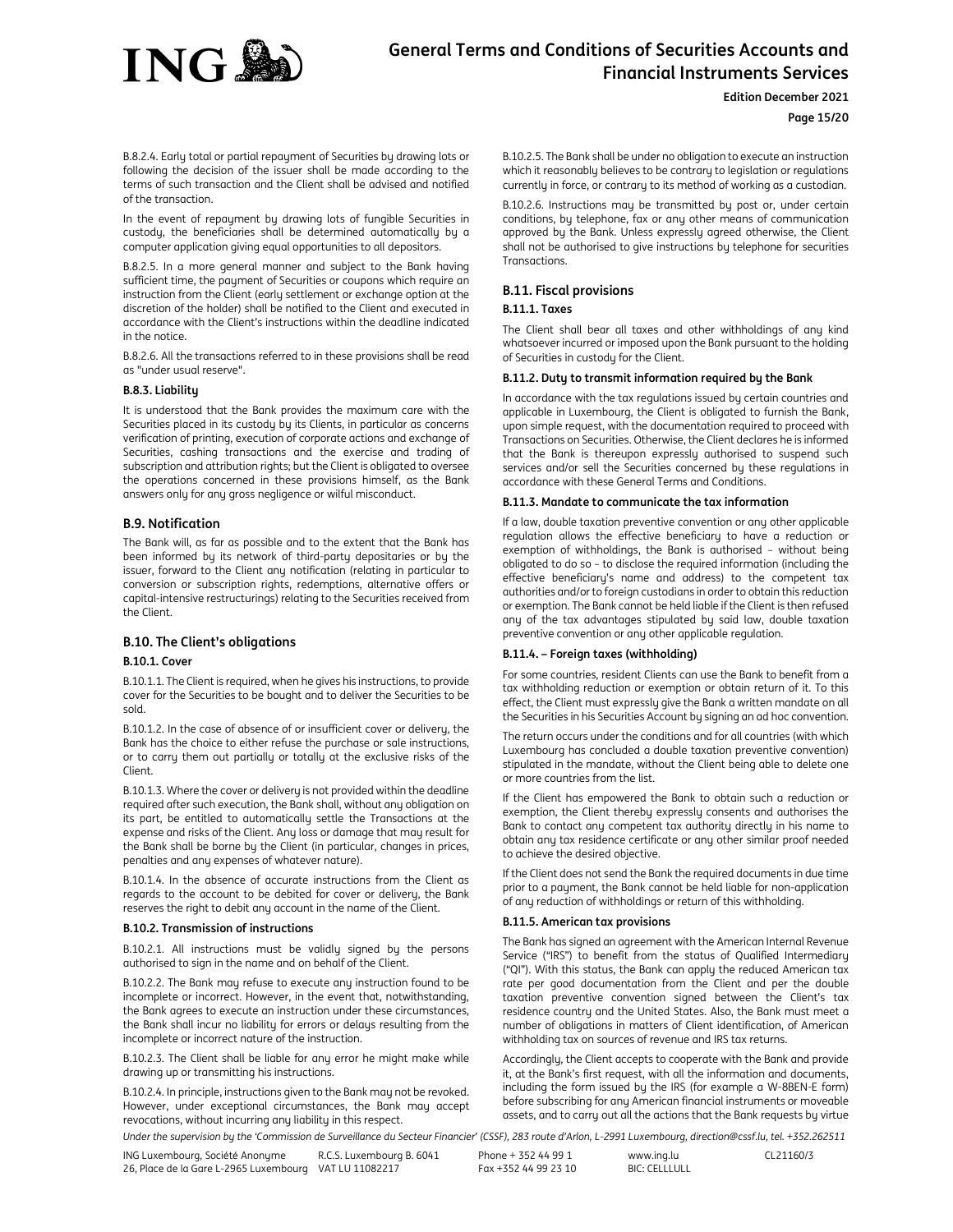

**Edition December 2021**

### **Page 16/20**

of its obligations regarding documentation, American withholding tax on sources of revenue and IRS tax returns. The Client confirms and ensures that all the information (which will be) provided to the Bank is accurate, current and complete.

The Client declares having been informed that the Bank may refuse to hold certain financial instruments or moveable assets that are subject to the American rules by virtue of the application of the said American rules or the Bank's internal rules related thereto.

The Client must immediately, and, unless otherwise stipulated in these Terms and Conditions, no later than within 30 calendar days, inform the Bank in writing of any change relating to the information provided to the Bank, and provide it with documents proving the said change. The Bank may avail itself of the information provided by the Client until it receives notification of a change or update of this information provided.

Moreover, if, during the process of opening an account or during the course of the relationship with the Bank, certain indices lead the Bank to believe that the Client may have a status that is different from the one declared by the Client, the Client is bound to reply promptly and no later than within the time granted in the request made by the Bank, to the questions posed in relation with his status and to provide the Bank with any documentary evidence relating thereto that the Bank sees fit to request.

The Client declares having been informed that failure to comply (according to the Bank's assessment) with the above terms and/or applicable rules, the Bank will be entitled to inform the authorities of the relationship, withhold the applicable tax (minimum rate of American tax on U.S. tax on U.S. sourced income according to the status determined based on the presumptive rules), suspend any transaction or service concerned and even to sell, where applicable, all financial instruments or other moveable assets and assets concerned by these obligations, with no notice or notification, and without the Client being able to demand compensation.

The Client acknowledges that the status determined by the Bank for the purposes of applying the said American rules in no event constitutes advice on its part.

In no event, may the Bank be held liable for the harmful consequences of a failure to transmit information or of false declaration or of withholding taxes levied by the Bank based on information in its possession and the applicable rules.

If subsequently, the Client provides the information and/or documents requested, the Bank will not make any adjustment to the tax levied for the period during which no document was in its possession. It is for the Client, if he so wishes, to contact the American tax authorities to obtain any refund of the tax.

# **B.12. Custodial duties, Transaction and other costs**

B.12.1. For the conservation of all that is remitted in custody, and unless agreed otherwise between the Client and the Bank, the Client owes the Bank custodial duties calculated on a monthly basis at the Tariffs in force. This custodial duty and other costs pertaining to custody are debited periodically during the year in consideration of the Transactions made, with no other instructions from the Client.

B.12.2. Transaction costs are debited from the Client's cash account after each Transaction, with no other instructions from the Client who, by accepting the present General Terms and Conditions and the Applicable General Terms and Conditions, authorises the Bank to debit the amount due from his account.

# **B.13. Complaints**

B.13.1. Any complaints relating to market orders must be addressed in writing to the "Customer Care" Service of the Bank within the following deadlines:

a) with regard to execution of the order: upon receipt of the relevant notice or statement; if the Client has requested the Bank to hold his correspondence, receipt shall be regarded as having taken place 48 hours after the execution of the Transaction by the Bank;

b) with regard to failure to execute the order: within a time-limit of five Bank working days from the date at which the notice of execution or statement should have reached the Client.

B.13.2. In the absence of a complaint lodged within the abovementioned time limits, the Bank's method of working shall be deemed to have been approved by the Client and any statements and/or notices issued shall be deemed to have been acknowledged as accurate and approved.

All claims are made in the conditions (price, delay, form, recourse) described in the Applicable General Terms and Conditions.

# **B.14. Custody of cash amounts**

The provisions of paragraphs B.4 – B.11 adapted as appropriate, shall apply to amounts held by the Bank on the Client's behalf other than under the circumstances referred to in paragraph B.3.6. The Bank may place Client money into a qualifying money fund and units in any such fund will be held in accordance with the provisions on Client assets set out above. Any Client who does not require this facility should notify the Bank in writing to this effect.

# **B.15. Representations and warranties**

The Client declares, guaranties, and certifies, on an ongoing basis, on behalf of himself and any person for whom he may act, that:

- he is authorised and has the capacity to enter into these General Terms and Conditions and any Transactions which may arise therefrom;
- these General Terms and Conditions, each Transaction and the obligations created thereunder are binding on and enforceable against the Client in accordance with the terms and do not violate the terms of any applicable regulations;
- any information provided by him to the Bank will not be misleading and will be true and accurate in all material respects. The Client will inform the Bank if his position changes and information provided to the latter becomes misleading or ceases materially to represent the Client's capacity and ability to trade with the Bank;
- he complies with all obligations stipulated in these General Term and Conditions.

# **B.16. Mandate**

### **B.16.1. If the Client is acting as an agent**

If the Client is acting as a mandate holder for a third party (the "Principal"), the Bank will, in the absence of a written agreement stating otherwise, continue to regard the Client as its Client and hold him liable for the settlement of any Transaction, even if the identity of the Principal has been disclosed. Under these circumstances, the following provisions of this paragraph B.16. will apply.

# **B.16.2. Notification**

If the Client is not a financial sector professional, he must disclose the identity, address and any other details required by the Bank in respect of any Principal for the purposes of a compliance, credit and counterparty risk assessment by the Bank on any Transaction prior to the placement of an order on behalf of a Principal for whom the Client is an agent.

# **B.16.3. Capacity**

Each Transaction will be entered into by the Client in the capacity of an agent for and on behalf of the Principal disclosed by the Client. The obligations under the Transaction will be valid and binding on the Principal and the Client will be authorised and empowered to enter into the Transaction on behalf of the Principal.

*Under the supervision by the 'Commission de Surveillance du Secteur Financier' (CSSF), 283 route d'Arlon, L-2991 Luxembourg, direction@cssf.lu, tel. +352.262511*

ING Luxembourg, Société Anonyme 26, Place de la Gare L-2965 Luxembourg VAT LU 11082217 R.C.S. Luxembourg B. 6041

Phone + 352 44 99 1 Fax +352 44 99 23 10

www.ing.lu BIC: CELLLULL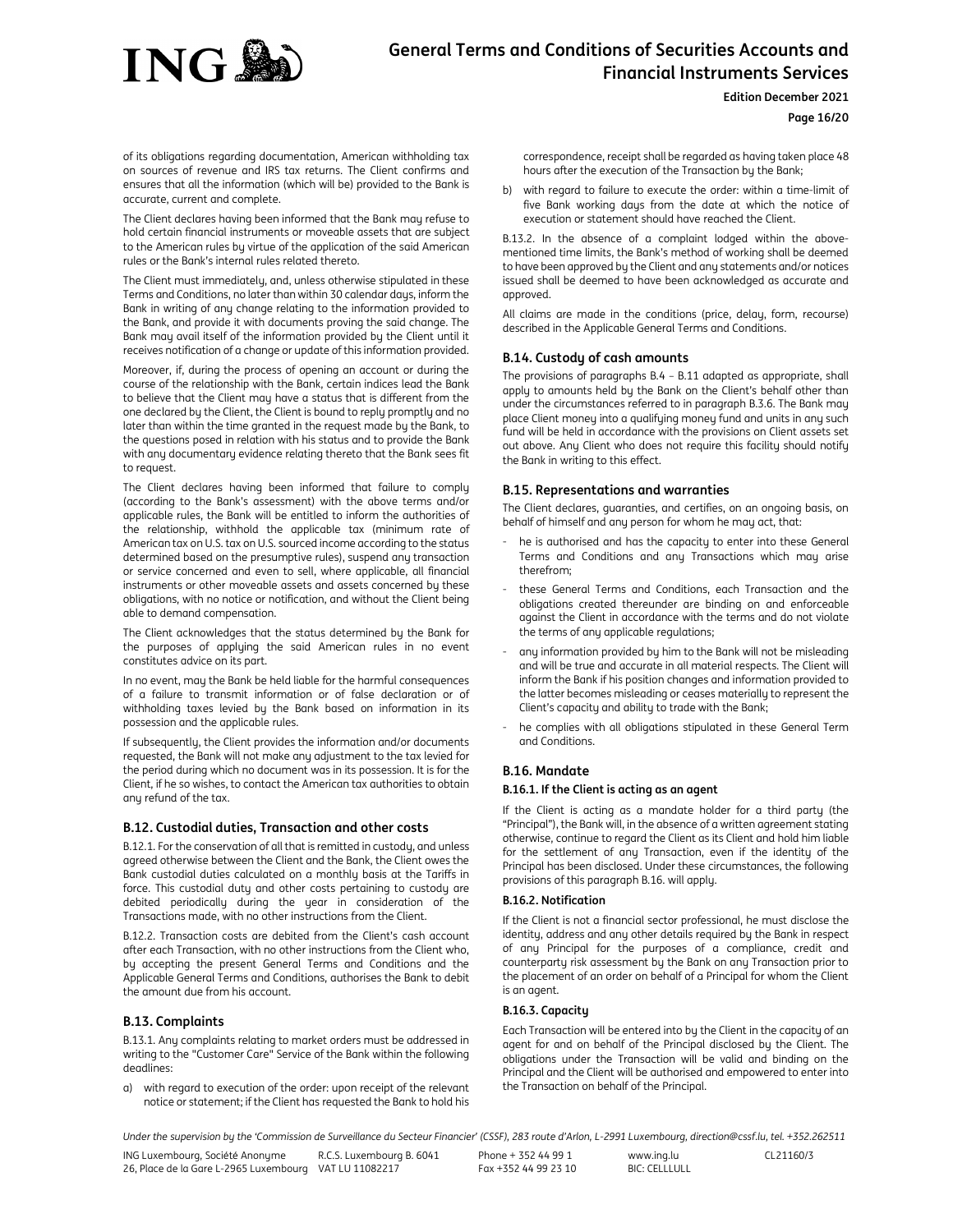

# **Page 17/20**

#### **B.16.4. Principal accounts**

The Bank, in respect of each Principal and in accordance with the Client's instructions, shall establish and maintain one or more separate sub-accounts (each a "Principal account"). The Client undertakes, as agent for the relevant Principal and on his own behalf, in respect of each instruction given, to specify by the close of business on the Bank working day on which an instruction is issued (or any other time indicated by the Bank) the Principal account to which the instruction relates. Until the Client specifies a Principal account and provides the information referred to in this paragraph, he shall be personally liable, as principal, for the relevant Transaction.

In order for the beneficiaries of assets appearing on an account to benefit from the deposit guarantee scheme and investor compensation scheme, as described in the Applicable General Terms and Conditions, the Client must inform the Bank each year in useful time (according to the rules imposed by the Luxembourg Deposit Guarantee Fund), of the number of beneficiaries concerned for the assets deposited on the given account and be able to provide to the Bank upon request their identity and the distribution between the beneficiaries.

#### **B.16.5. Market abuse and conduct**

The Client and his Principals shall adhere to the standards of behaviour reasonably expected of persons in his position and refrain from any action liable to cause the Bank to fall short of standards of behaviour reasonably expected of persons in his position.

# **B.16.6. Covenants**

As mandate holder for each Principal and on his own behalf, the Client covenants to the Bank that he will:

- ensure at all times that he and the Principal obtain and comply with the terms of, and do all that is necessary to maintain in full force and effect, any authority, power, consent, licence or authorisation necessary to enable him to enter into any Transactions on behalf of the Principal;
- promptly notify the Bank of any event of default concerning his obligations under these General terms and Conditions or concerning the Principal's obligations;
- provide the Bank on request with such information regarding his and the Principal's financial or business affairs as reasonably required to substantiate the authority, power, consent, licence or authorisation referred to above or to comply with any applicable regulations;
- provide the Bank on request with copies of the relevant sections of the Principal's instruments of incorporation relating to his capacity to enter into Transactions and appoint an agent to act on his behalf and ensure that any such extract will, to the best of the Client's knowledge, be true and accurate in all material respects;
- hold sufficient funds and/or Assets to complete any Transactions and ensure that he knows of no reason why his Principal should fail to meet his obligations under the Transactions.

### **B.17. Exclusion of liability of the Bank**

This section B.17. is without prejudice to the limitations and/or exclusions of liability stipulated within the other provisions of these General Terms and conditions or of the Applicable General Terms and Conditions.

### **B.17.1. Exclusion of Liability**

B.17.1.1. The Bank incurs no liability in case of damage, loss or expense that the Client could incur or sustain as a result of the execution by the Bank of its contractual obligations, except for wilful misconduct or gross negligence on its part.

B.17.1.2. The Bank will be liable for the non-execution of any of its obligations only in the event of wilful misconduct or gross negligence on its part.

# **B.17.2. Exclusion of liability in the case of indirect damage**

B.17.2.1. To the maximum extent permitted by law, neither the Bank nor any third party acting on behalf of the Bank to provide a service to the Client, nor any of its directors, legal representatives, employees, agents or representatives can incur any liability whatsoever in respect of the Client for any damage, loss or indirect cost, special, by implication, accessory, or punitive damages that the Client could incur or sustain and which would result from any action or omission by the Bank or these third parties or their administrators, legal representatives, employees, agents or representatives in the framework of these General Terms and Conditions, in any manner it has been caused and whether they were foreseeable or not.

B.17.2.2. For the purposes of this article, the expression "damage, loss or indirect cost" includes any damage, loss or cost that would be linked to the impossibility for the Client to transfer Financial Instruments in the case of falling prices, to acquire Financial Instruments in the event of rising prices, conclude or to carry out any other transaction (such as a hedging transaction, a swap contract or a contract on derivatives), under the terms of which the Client would be required to dispose of or acquire Financial Instruments that he would try to dispose of or acquire, as well as any other damage resulting from a loss of activities, profits, clientele or data and any indirect, special, by implication, accessory or punitive damage, loss or expenses, no matter if they are the result of negligence, of a breach of contract or whether it is foreseeable or not.

#### **B.17.3. Exclusion of vicarious liability**

B.17.3.1. To the maximum extent permitted by law, the Bank does not assume any liability in case of damage, loss or expense that the Client could incur or sustain due to actions of a third party (including any broker, bank, agent, market, sub-custodian or clearing house) that the Bank has designated or not.

B.17.3.2. In particular, to the widest extent authorized by law, the Bank assumes no liability in case of damages, losses or costs that the Client would suffer as a result of faults made by its sub-custodians and central depositories in the exercise of their activities.

B.17.3.3. It is understood that this article B.17.3. is subject to the Bank having taken all reasonable care required in the designation of this third party when the designation is at its initiative. However, this reservation will not be applicable if the third party is designated by the Bank at the request of the Client.

# **B.17.4. Exclusion of liability for Client's actions**

To the fullest extent permitted by law, the Bank assumes no liability in case of damage, loss or expense that the Client could incur or sustain by reason of his own actions.

#### **B.17.5. Exclusion of liability in the event of force majeure**

To the fullest extent permitted by law, the Bank assumes no i liability for any prejudice that the Client could suffer as a result of any case of force majeure and more generally any external event beyond the control of the Bank and whose consequences would have been inevitable despite all reasonable efforts, including but not limited to any act of war or terrorism, any failure or unavailability of transmissions or communications or computer networks, strikes of the postal services or other strikes or similar professional collective actions, the interruption of telephone or remote communication and the non-execution by the markets, clearing houses and/or brokers concerned of their obligations for whatever reason.

# **B.17.6. Exclusion of liability in the event of the insolvency of third parties.**

To the fullest extent permitted by law, the Bank assumes no liability in case of damage, loss or expense that the Client could incur or sustain due to the insolvency of any third parties (including the sub-custodians of the Bank, the central depositories and brokers).

*Under the supervision by the 'Commission de Surveillance du Secteur Financier' (CSSF), 283 route d'Arlon, L-2991 Luxembourg, direction@cssf.lu, tel. +352.262511*

ING Luxembourg, Société Anonyme 26, Place de la Gare L-2965 Luxembourg VAT LU 11082217 R.C.S. Luxembourg B. 6041

Phone + 352 44 99 1 Fax +352 44 99 23 10 www.ing.lu  $BIC: CFI$  $I$  $I$  $I$  $II$  $I$  $I$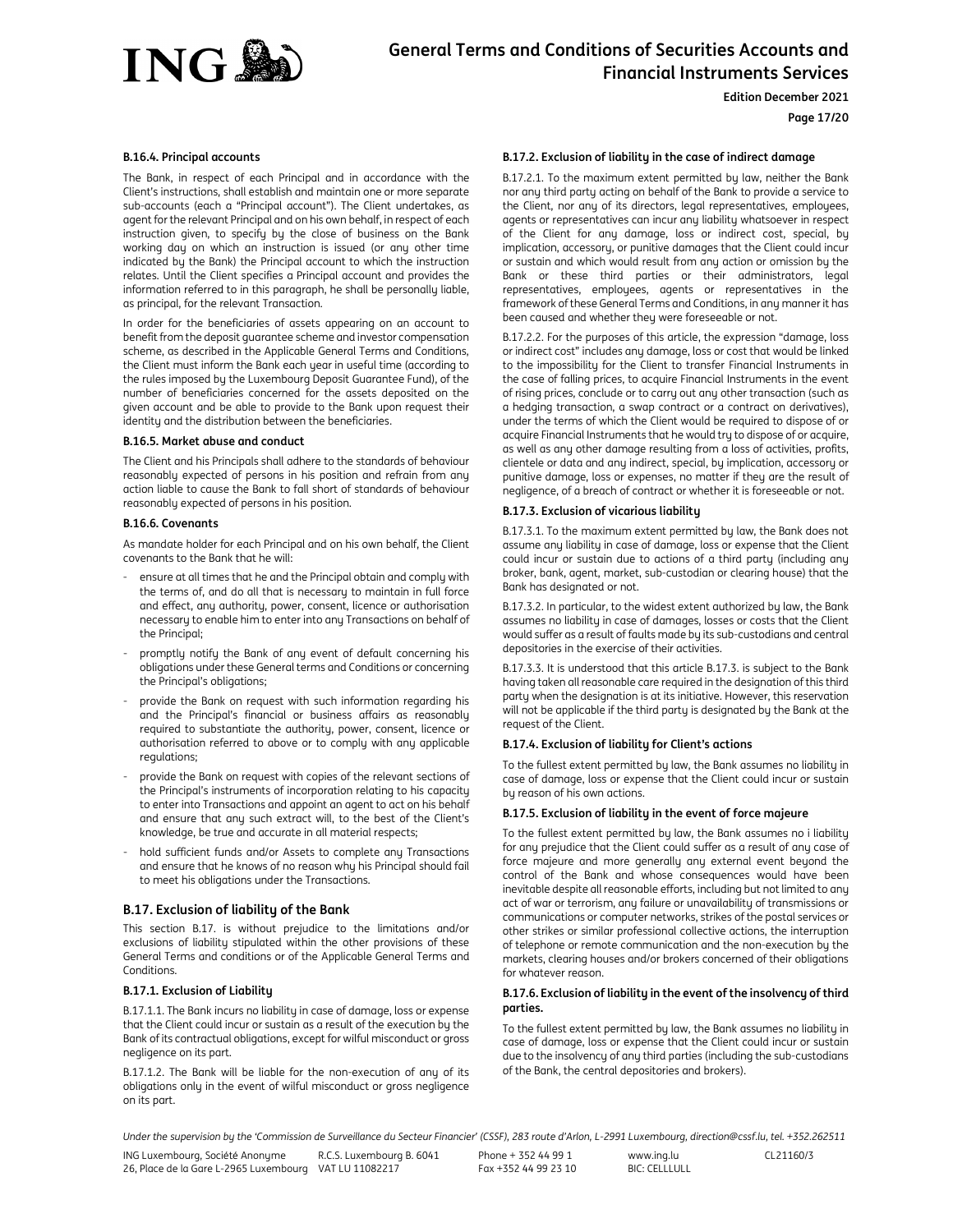

**Page 18/20**

# **B.17.7. Use of third party brokers**

The Bank can perform the Client's Transactions having recourse to third-party brokers. To the fullest extent permitted by law, the Bank cannot incur any liability whatsoever in the event of damage, loss or expense that the Client could incur or sustain as a result of negligence, intentional breach, fraud or insolvency of any third party involved in the settlement process or due to any payment delay or delays attributable to third parties. In addition, to the fullest extent permitted by law, when the Client designates a third-party broker to perform a Transaction and that the Bank agrees to perform this Transaction via this third-party broker for the account of the Client, the Bank cannot incur any liability whatsoever in the event of damage, loss or expense that the Client could incur or sustain as a result of the execution of this Transaction by the Bank.

# **B.17.8. Statements and other valuations issued by the Bank**

B.17.8.1. The evaluations presented in all statements, reports and/or valuations of portfolios of Securities issued by the Bank are provided as purely indicative, all error or omission excepted and exclusively as information for the Client. These assessments are based on financial data provided by external suppliers chosen with care by the Bank, but over which it has no control. Except in case of gross negligence or wilful misconduct on its part, the Bank may in no case be held liable for the validity, completeness, reliability or the quality of the assessments provided, nor for direct or indirect consequences resulting from the use of this information by the Client. The Client releases the Bank from any liability if the external suppliers do not provide the financial data on time.

B.17.8.2. The Client is required to review regularly and at least every 30 days, his account statements, statements of Transactions and other letters send to him by the Bank, regardless of the mode of transmission or communication agreed between the Bank and the Client.

# **B.17.9. Legal obligations, regulations and acts of the authorities.**

B.17.9.1. To the fullest extent permitted by law, the Bank assumes no liability for any damage, loss or expense that the Client could incur or sustain due to any acts, laws or regulations emanating from the Luxembourg, foreign, international, administrative, civil or judicial authorities, in particular in the field of exchange control, management of credit, withholding at source, limitations of foreign shareholdings, the irregularity of judicial or extrajudicial opposition procedures.

B.17.9.2. To the fullest extent permitted by law, the Bank assumes no liability for any damage, loss or expense that the Client could incur or sustain by reason of any changes in legal and regulatory provisions, fiscal or other, in particular in the countries of sub-custodians of the Bank, central depository or the issuer of Securities, including in cases where the situation thus created would entail the elimination, depreciation, unavailability or the non-productivity - total or partial - of assets registered in the name of the Bank for the account of the Client.

#### **B.17.10. Legal prohibition of exclusion of liability**

No article of the present General Terms and Conditions shall exclude or limit the liability of the Bank in the case where the elusive clauses or clauses limiting liability are prohibited by law.

### **B.18. Indemnification**

B.18.1. The Client is permanently obliged to indemnify the Bank for any damage, loss, cost or expense (including any legal fees) that it could sustain or incur in performing any instruction that it reasonably believes to have been approved by the Client or transmitted on behalf of the Client, or due to the Client's failure to meet any of the obligations contained in these General Terms and Conditions.

B.18.2. Furthermore, when the Client designates a third-party broker to perform a Transaction and the Bank agrees to perform this Transaction via this third-party broker for the account of the Client, the Client undertakes to indemnify the Bank for any damage, loss, cost or expense (including any legal fees) that it could sustain or incur in performing such a Transaction.

# **B.19. Providing information**

The Client shall promptly provide to the Bank all information that the Bank may request to establish the elements referred to in these General Terms and Conditions or to comply with the regulations in force or for any other reason. The Client shall notify the Bank of any material change to this information.

# **B.20. Information disclosure by the Bank**

B.20.1. In the context of financial instrument transactions, and more generally, throughout the duration of the relationship between the Client and the Bank, the latter may be required to disclose to certain Third Parties, established in the Grand Duchy of Luxembourg or in other countries, information relating to the Client, the financial instruments held by the Client, and his operations in financial instruments. This is based on applicable local or European legal or regulatory provisions. In particular, without being restrictive, this includes, in the area of the fight against money laundering and the financing of terrorism, and the articles of association of the issuer of the financial instruments or issuance conditions applicable to such financial instruments or transactions thereon.

For the purposes of this Article B.20., "Information" means, without this definition being exhaustive, the intermediary status of the Bank, the identity of the direct or indirect holders of financial instruments (including, but not limited to, the first name, last name, date of birth, unique identifier ((i) in the case of a Client who is a natural person, the national identifier within the meaning of Article 6 of the Delegated Regulation (EU) 2017/590, as amended or replaced if applicable, and (ii) in the case of a Client who is a legal entity, the LEI or the unique national registration number/ a Bank Identifier Code (BIC)/or unique client code of any entity or legal structure, in any jurisdiction, preceded by the country code corresponding to the country of registration), the tax identification number, nationality, email address, and address (street, number, postcode, city, country, postcode of the post box and post box number), of the Client or, where applicable, the Client's beneficial owners), any other (personal) information or document relating to the identity of the Client or the Client's beneficial owners (including the copy of an identity document) required by Third-Parties in the context of the identification of holders of financial instruments, the rights of the Client and/or the Client's beneficial owners (ownership, usufruct, number), their characteristics, the type of shareholding operated by the Bank, the initial date of shareholding and the quantity/number of the financial instruments concerned held by the Bank on behalf of the Client, all other information related to the transaction relating to these financial instruments, and, where applicable, the name of the third party authorized by the Client to make investment decisions on the Client's behalf as well as the third party's unique identifier. This Information may contain personal data.

For the purposes of this Article B.20., "Third Parties" means, without being exhaustive, any competent Luxembourg or foreign authority (including the market authority and the competent authority for the control of the trading venue), any clearing agency, any central depository, all professional supervisory bodies, brokers/intermediaries acting in the context of the acquisition, holding, transfer, sale and/or transfer of financial instruments, the issuer or third parties acting on behalf of the issuer of the financial instruments concerned (including transfer agents), courts and tribunals and judicial police authorities and in general, any person authorized by law (Luxembourg or foreign) to make requests for Information.

B.20.2. The Client is hereby notified that non-compliance with these disclosure obligations may result in the blocking of the relevant financial instruments or other sanctions. For example, these may include the suspension of the exercise of voting rights or financial rights related to the financial instruments, or the inability of the Client to sell or dispose of such financial instruments.

*Under the supervision by the 'Commission de Surveillance du Secteur Financier' (CSSF), 283 route d'Arlon, L-2991 Luxembourg, direction@cssf.lu, tel. +352.262511*

ING Luxembourg, Société Anonyme 26, Place de la Gare L-2965 Luxembourg VAT LU 11082217 R.C.S. Luxembourg B. 6041

Phone + 352 44 99 1 Fax +352 44 99 23 10 www.ing.lu  $BIC: CFI$  $I$  $I$  $I$  $II$  $I$  $I$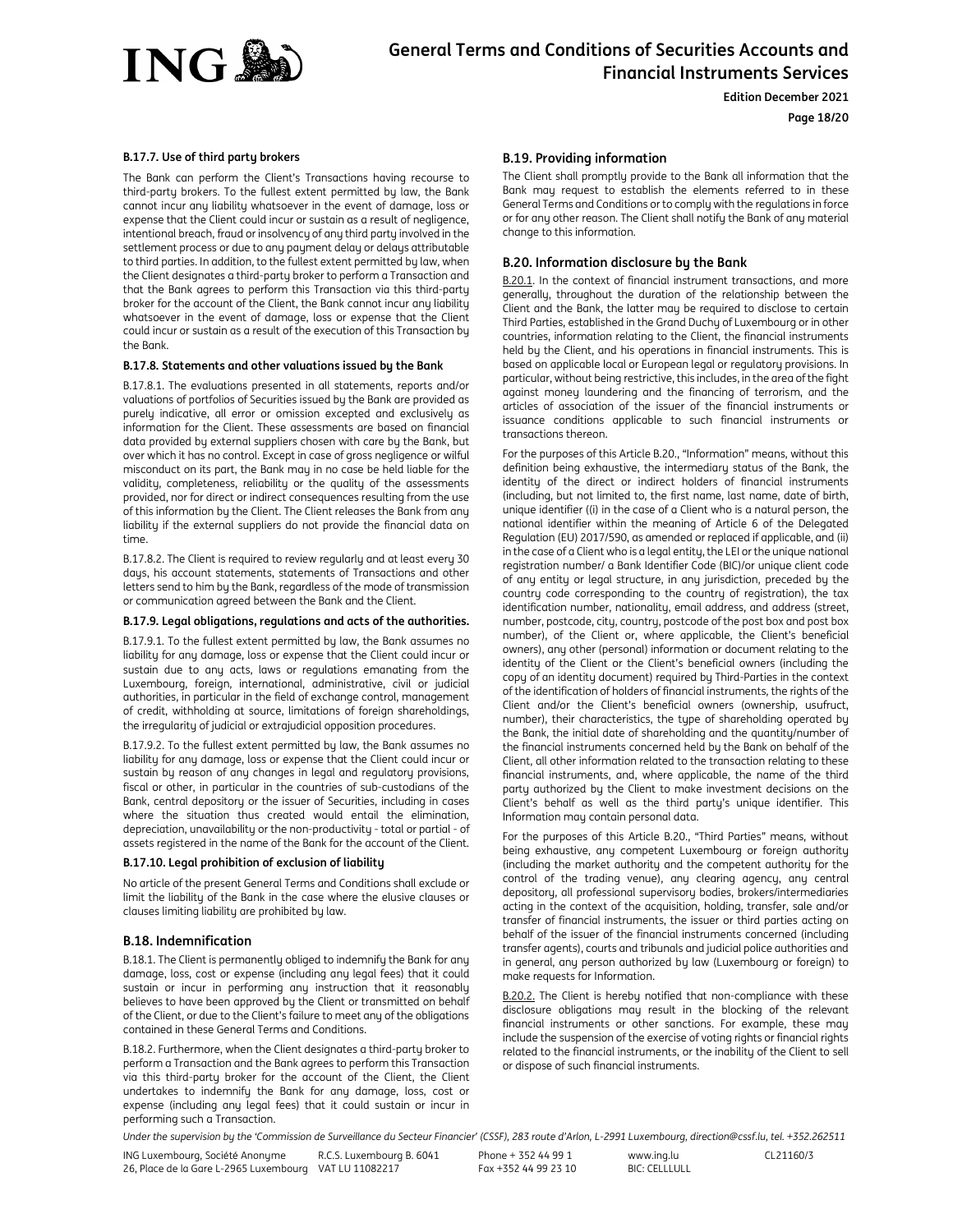

**Edition December 2021**

# **Page 19/20**

B.20.3. Therefore, the Client authorizes and irrevocably mandates the Bank, throughout the duration of their relationship, to provide the Third-Parties, if the Bank is obliged by law or upon request of these Third-Parties, without delay and without having to prior consult the Client and/or the client of the Client, any Information requested by these Third Parties or whose transfer is required by law. The Client is advised that the purpose of such transfer of Information is to enable the Bank and/or Third-Parties to comply with their respective legal, regulatory, or contractual obligations. In certain cases, it is possible for the Bank and these Third-Parties to ensure the proper execution of the operations instructed by the Bank through these Third Parties on behalf of the Client. The identity of the Third-Parties to whom the Information was transmitted may be provided to the Client upon written request to the Bank.

B.20.4**.** To the extent necessary, the Client irrevocably agrees, at the Bank's first request, to provide all Information deemed necessary by the Bank for the purposes of complying with this Article F.12. Notwithstanding the disclosure obligation mentioned above, if the Client is unable to provide the Information requested or to ensure that such Information is provided to the Bank, the Client also undertakes to hold harmless the Bank from any and all responsibility for any resulting consequences, including direct and indirect damages.

B.20.5. Without being bound by any obligation, the Client agrees that the Bank may (i) do everything necessary to comply with all of the shareholders' reporting rules, including disclosure of the Client's identity to the issuing Company, at the respective stock exchanges, and to the relevant authorities, and (ii) manage the Client's interests with the sub-custodian or the clearing and settlement body, so as to be able to track the shareholdings to be reported and the information relating to the Client, if necessary.

B.20.6. The Client and/or its client is/are required to fulfil all applicable shareholder reporting obligations themselves if these obligations apply to them. The Client and/or its client is/are responsible for the identification and declaration related to their holdings and in general for complying with all reporting, notification or other requirements imposed by Luxembourg or foreign regulations, or by any competent authority, relating to or affecting the holding by the Client of Financial Instruments.

Without prejudice to Article B.18. above, it is understood that the Bank assumes no liability in the event of non-compliance by the Client, or as the case may be its management company, with any reporting, notification, or other requirements imposed by Luxembourg or foreign law, or any other competent authority relating to, or affecting, the holding by the Client of financial instruments. Without being exhaustive, this includes understanding whether the Bank acts on behalf of the Client (i) as the custodian bank of the Client within the meaning of the regulations applicable to alternative investment funds or undertakings for collective investment in transferable securities, or (ii) as nominee.

B.20.7. The Client undertakes upon first request of the Bank to proceed with the necessary formalities to ensure the re-registration on its behalf, or where appropriate on behalf of the Client, of the financial instruments for which the Bank acts as nominee for the Client's account. Any costs relating to this re-registration will be borne by the Client.

B.20.8. To the extent necessary, the Client irrevocably agrees to provide, upon first request by the Bank, all Information deemed necessary by the Bank for the purposes of complying with this Article B.20. If he is unable to provide the Information requested or to ensure that such Information is provided to the Bank, notwithstanding the disclosure obligation mentioned above, the Client also agree to hold the Bank harmless from any and all liability for any resulting consequences, including direct and indirect damages.

B.20.9. The Client confirms (i) that he obtained the consent of all thirdparties whose personal data and other information may be transferred pursuant to this Article B.20. He confirms (ii) having informed said thirdparties of the content of this Article B.20. and transfers of Information that may be made by the Bank. The Client further agrees to adopt the contractual measures necessary to obtain at any time (i) the necessary disclosure authorisations, other consents, and (ii) the Information requested pursuant to Article B. 20., including, in respect of his beneficial owners and/or his own clients.

# **C. Inducement reception and payment policy**

**C.1. Definition**: inducements are remuneration, commissions, or nonmonetary benefits paid or received by the Bank in connection with an investment service or ancillary service.

**C.2.** When it pays or receives inducements, the Bank ensures compliance with its policy on conflicts of interest as well as with its obligation to act honestly, fairly and professionally in the best interests of the Client.

**C.3.** In principle, the Bank receives no monetary inducement as part of its discretionary management investment service. If, however, it does receive such inducements, it promptly transfers them to the Client and informs him thereof. Likewise, the Bank pays no monetary inducements to third parties, in relation with the discretionary management investment service.

**C.4.** When it provides any other investment service or ancillary service, the Bank receives no monetary or non-monetary inducements from any third party (other than the Client or person acting on behalf of the Client) unless such monetary or non-monetary inducements improve the quality of service provided to the Client (or allows the provision of an additional service to the Client) and on the condition that they do not have the effect of preventing the Bank from acting honestly, fairly and professionally in accordance with its Client's best interests.

Prior to performing the investment service, the Bank discloses to the Client the existence, nature and amount of the inducement, or, where the amount cannot be determined, its method of calculation. The exact amount of the inducement will then be disclosed once the investment service in question has been performed.

All the inducements received by the Bank are, in any event, also disclosed once a year to the Client, in the management report.

They are notably recurrent retrocessions (or trailer fees) that the Bank receives from UCITS management companies for UCITS it distributes and proposes to its clients, whether they are third-party or intra-group UCITS.

The Bank may also receive trailer fees and up-front fees from entities of the Group that issue structured products that the Bank distributes or proposes to its clients.

These inducements are notably justified by the fact that they allow the Bank to offer a broader range of financial products to its clients and thus to better meet its clients' needs.

**C.5.** Regardless of the investment service or ancillary service, the Bank may also receive and pay minor non-monetary inducements that it considers to be acceptable, reasonable and proportional. These inducements are communicated to the Client before the investment service in question is rendered and are described in general terms.

For example, this description could consist of:

- (i) information or documents relating to a financial instrument or investment service,
- (ii) comments on economic statistics or a company's results,
- summaries of issuers' public disclosures,
- (iv) marketing literature written by a third-party supplier, remunerated by an issuer of financial instruments, in order to promote issues of financial instruments,

*Under the supervision by the 'Commission de Surveillance du Secteur Financier' (CSSF), 283 route d'Arlon, L-2991 Luxembourg, direction@cssf.lu, tel. +352.262511*

ING Luxembourg, Société Anonyme 26, Place de la Gare L-2965 Luxembourg VAT LU 11082217 R.C.S. Luxembourg B. 6041 Phone + 352 44 99 1 Fax +352 44 99 23 10

www.ing.lu BIC: CELLLULL